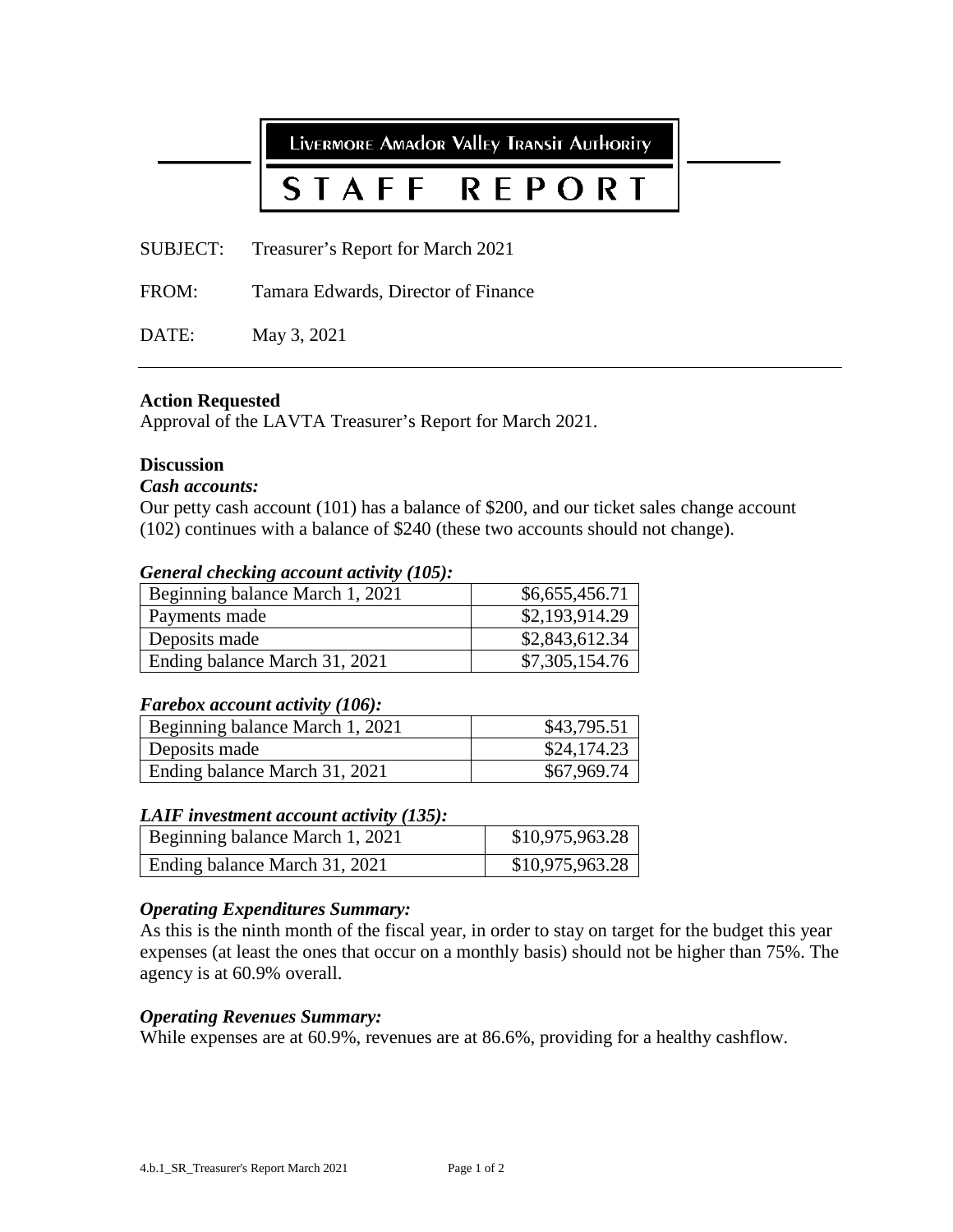# **Recommendation**

The Finance and Administration Committee recommends approval of the March 2021 Treasurer's Report.

Attachments:

1. March 2021 Treasurer's Report

*Approved:*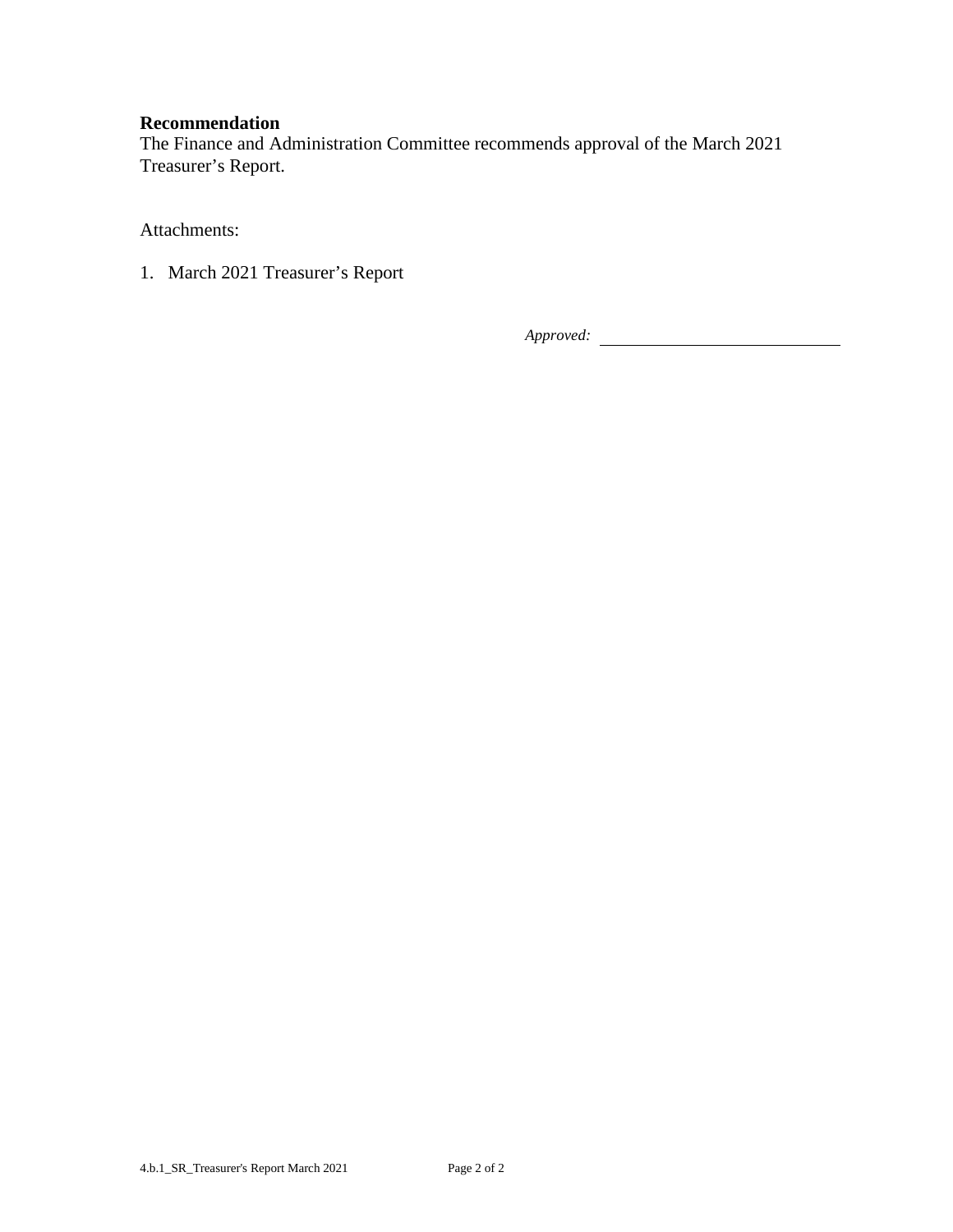# **LIVERMORE AMADOR VALLEY TRANSIT AUTHORITY BALANCE SHEET FOR THE PERIOD ENDING: March 31, 2021**

#### **ASSETS:**

| 101 PETTY CASH                       | 200        |
|--------------------------------------|------------|
| 102 TICKET SALES CHANGE              | 240        |
| 105 CASH - GENERAL CHECKING          | 7,305,155  |
| 106 CASH - FIXED ROUTE ACCOUNT       | 67,970     |
| 107 Clipper Cash                     | 292,534    |
| 108 Rail                             | 3,019,290  |
| 109 BOC                              | 46         |
| 120 ACCOUNTS RECEIVABLE              | 320,809    |
| <b>135 INVESTMENTS - LAIF</b>        | 11,005,214 |
| 150 PREPAID EXPENSES                 | 290        |
| 160 OPEB ASSET                       | 802,201    |
| 165 DEFFERED OUTFLOW-Pension Related | 588,141    |
| 166 DEFFERED OUTFLOW-OPEB            | 64,410     |
| 170 INVESTMENTS HELD AT CALTIP       | 0          |
| 111 NET PROPERTY COSTS               | 63.949.337 |
|                                      |            |

### **TOTAL ASSETS 87,415,836**

# **LIABILITIES:**

| 205 ACCOUNTS PAYABLE                      | 247,494   |
|-------------------------------------------|-----------|
| 211 PRE-PAID REVENUE                      | 2,061,485 |
| 21101 Clipper to be distributed           | 164,712   |
| 22000 FEDERAL INCOME TAXES PAYABLE        | 34        |
| 22010 STATE INCOME TAX                    | (10)      |
| 22020 FICA MEDICARE                       | (156)     |
| 22050 PERS HEALTH PAYABLE                 | 0         |
| 22040 PERS RETIREMENT PAYABLE             | (330)     |
| 22030 SDI TAXES PAYABLE                   | (15)      |
| 22070 AMERICAN FIDELITY INSURANCE PAYABLE | 638       |
| 22090 WORKERS' COMPENSATION PAYABLE       | 7,726     |
| 22100 PERS-457                            | O         |
| 22110 Direct Deposit Clearing             | O         |
| 23101 Net Pension Liability               | 1,212,136 |
| 23105 Deferred Inflow- OPEB Related       | 203,209   |
| 23104 Deferred Inflow- Pension Related    | 81,681    |
| 23103 INSURANCE CLAIMS PAYABLE            | 91,328    |
| 23102 UNEMPLOYMENT RESERVE                | (7,828)   |

#### **TOTAL LIABILITIES 4,062,106**

#### **FUND BALANCE:**

| 301 FUND RESERVE                       | (7,734,299) |
|----------------------------------------|-------------|
| 304 GRANTS, DONATIONS, PAID-IN CAPITAL | 77.154.817  |
| 30401 SALE OF BUSES & EQUIPMENT        | 84.491      |
| <b>FUND BALANCE</b>                    | 13.848.722  |
|                                        |             |

# **TOTAL FUND BALANCE 83,353,730**

#### **TOTAL LIABILITIES & FUND BALANCE 87,415,836**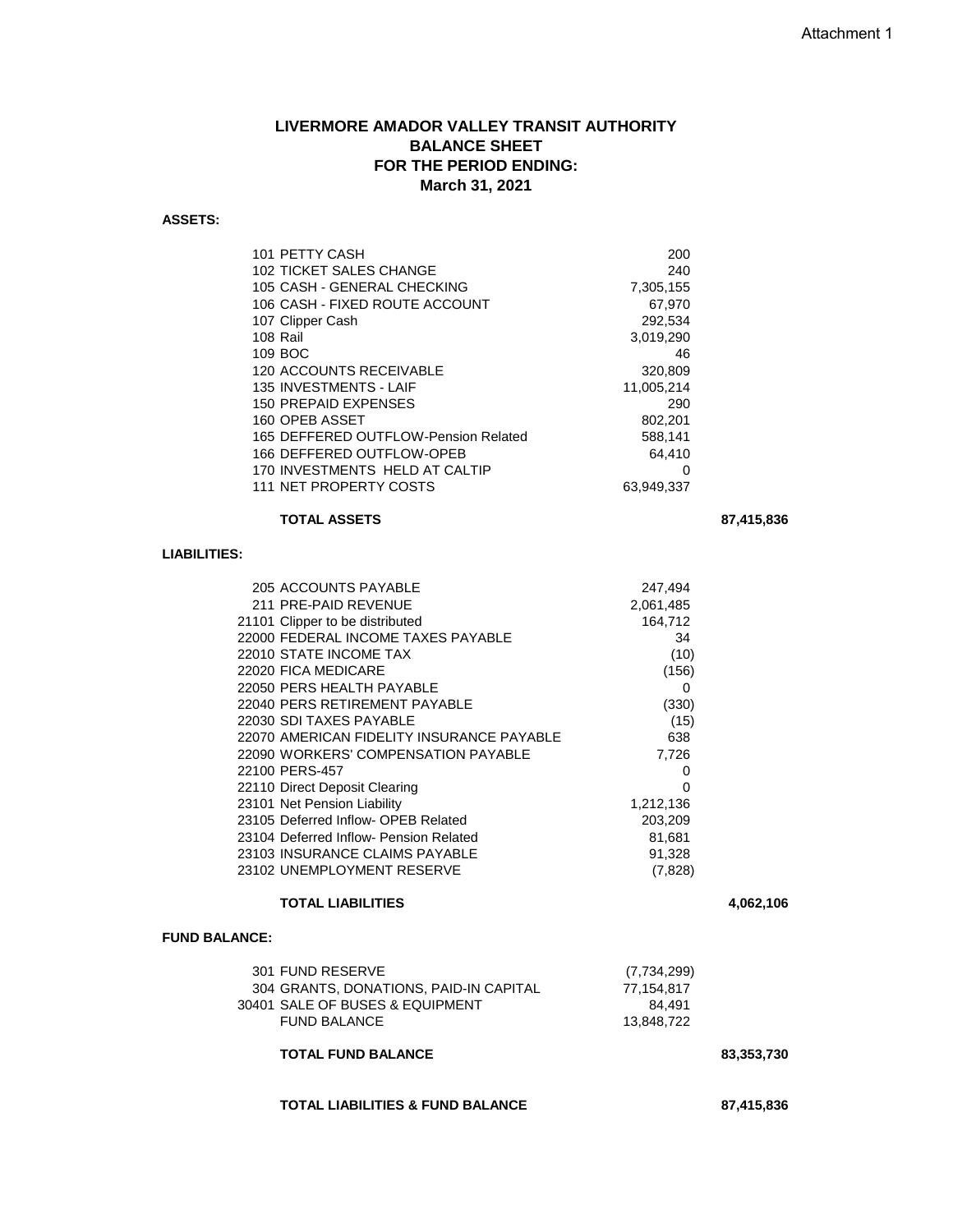#### **LIVERMORE AMADOR VALLEY TRANSIT AUTHORITY REVENUE REPORT FOR THE PERIOD ENDING: March 31, 2021**

| <b>ACCOUNT</b>        | <b>DESCRIPTION</b>                               | <b>BUDGET</b> | <b>CURRENT</b><br><b>MONTH</b> | <b>YEAR TO</b><br><b>DATE</b> | <b>BALANCE</b><br><b>AVAILABLE</b> | <b>PERCENT</b><br><b>BUDGET</b><br><b>EXPENDED</b> |  |
|-----------------------|--------------------------------------------------|---------------|--------------------------------|-------------------------------|------------------------------------|----------------------------------------------------|--|
|                       |                                                  |               |                                |                               |                                    |                                                    |  |
|                       | 4010100 Fixed Route Passenger Fares              | 340,455       | 31,257                         | 176,041                       | 164,414                            | 51.7%                                              |  |
|                       | 4020000 Business Park Revenues                   | 72,020        | 53,402                         | 133,424                       | (61, 404)                          | 185.3%                                             |  |
|                       | 4020500 Special Contract Fares                   | 218,288       | 28,093                         | 76,637                        | 141,651                            | 35.1%                                              |  |
|                       | 4020500 Special Contract Fares - Paratransit     | 30,000        | 30,551                         | 38,543                        | (8, 543)                           | 128.5%                                             |  |
|                       | 4010200 Paratransit Passenger Fares              | 93.750        | 0                              | 9,195                         | 84,555                             | 9.8%                                               |  |
| 4060100 Concessions   |                                                  | 20,820        | 0                              | 11,182                        | 9,638                              | 53.7%                                              |  |
|                       | 4060300 Advertising Revenue                      | 30,000        | 10,074                         | 38,039                        | (8,039)                            | 126.8%                                             |  |
|                       | 4070400 Miscellaneous Revenue-Interest           | 25,000        | 0                              | 41,557                        | (16, 557)                          | 166.2%                                             |  |
|                       | 4070300 Non tranpsortation revenue               | 86,052        | 14,983                         | 65,419                        | 20,633                             | 76.0%                                              |  |
|                       | 4090100 Local Transportation revenue             | 538,506       | 0                              | 2,783,004                     | (2, 244, 498)                      | 516.8%                                             |  |
|                       | 4099100 TDA Article 4.0 - Fixed Route            | 6,041,384     | 1,888,727                      | 4,733,575                     | 1,307,809                          | 78.4%                                              |  |
|                       | 4099500 TDA Article 4.0-BART                     | 58,163        | 15,789                         | 61,342                        | (3, 179)                           | 105.5%                                             |  |
|                       | 4099200 TDA Article 4.5 - Paratransit            | 87,527        | 25,050                         | 83,466                        | 4,061                              | 95.4%                                              |  |
|                       | 4099600 Bridge Toll- RM2, RM1                    | 348,502       | 0                              | 0                             | 348,502                            | 0.0%                                               |  |
|                       | 4110100 STA Funds-Partransit                     | 66,305        | 0                              | 0                             | 66,305                             | 0.0%                                               |  |
|                       | 4110500 STA Funds- Fixed Route BART              | 415,450       | 0                              | 717,177                       | (301, 727)                         | 172.6%                                             |  |
| 4110100 STA Funds-pop |                                                  | 793,498       | 0                              | 207,720                       | 585,778                            | 26.2%                                              |  |
| 4110100 STA Funds-rev |                                                  | 208,552       | 0                              | 0                             | 208,552                            | 0.0%                                               |  |
| 4110100 STA Block     |                                                  | 888,731       | 318,273                        | 770,975                       | 117,756                            | 86.8%                                              |  |
|                       | 4110100 STA Funds- Lifeline                      | 38,281        | 0                              | 0                             | 38,281                             | 0.0%                                               |  |
| 4110100 Caltrans      |                                                  | 250,000       | 0                              | 0                             | 250,000                            | 0.0%                                               |  |
|                       | 4130000 FTA Section CARES Act                    | 5,000,000     | 67,169                         | 3,501,369                     | 1,498,631                          | 100.0%                                             |  |
|                       | 4130000 FTA Section 5307 ADA Paratransit         | 412,325       | 0                              | 0                             | 412,325                            | 0.0%                                               |  |
| 4130000 FTA TPI       |                                                  | 88,000        | 0                              | 0                             | 88,000                             | 100.0%                                             |  |
| 4640500 Measure B Gap |                                                  | 23,859        | 889                            | 47,511                        | (23, 652)                          | 100.0%                                             |  |
|                       | 4640500 Measure B Express Bus                    |               | 0                              | 0                             |                                    | 100.0%                                             |  |
|                       | 4640100 Measure B Paratransit Funds-Fixed Route  | 559,135       | 170,439                        | 613,901                       | (54, 766)                          | 109.8%                                             |  |
|                       | 4640100 Measure B Paratransit Funds-Paratransit  | 103,034       | 31,417                         | 113,162                       | (10, 128)                          | 109.8%                                             |  |
|                       | 4640200 Measure BB Paratransit Funds-Fixed Route | 413,424       | 126,004                        | 455,283                       | (41, 859)                          | 110.1%                                             |  |
|                       | 4640200 Measure BB Paratransit Funds-Paratransit | 202,370       | 61,679                         | 222,860                       | (20, 490)                          | 110.1%                                             |  |
| <b>RAIL</b>           |                                                  | $\pmb{0}$     | 0                              | 210,800                       |                                    |                                                    |  |
|                       | <b>TOTAL REVENUE</b>                             | 17,453,431    | 2,873,796                      | 15,112,184                    | 2,552,048                          | 86.6%                                              |  |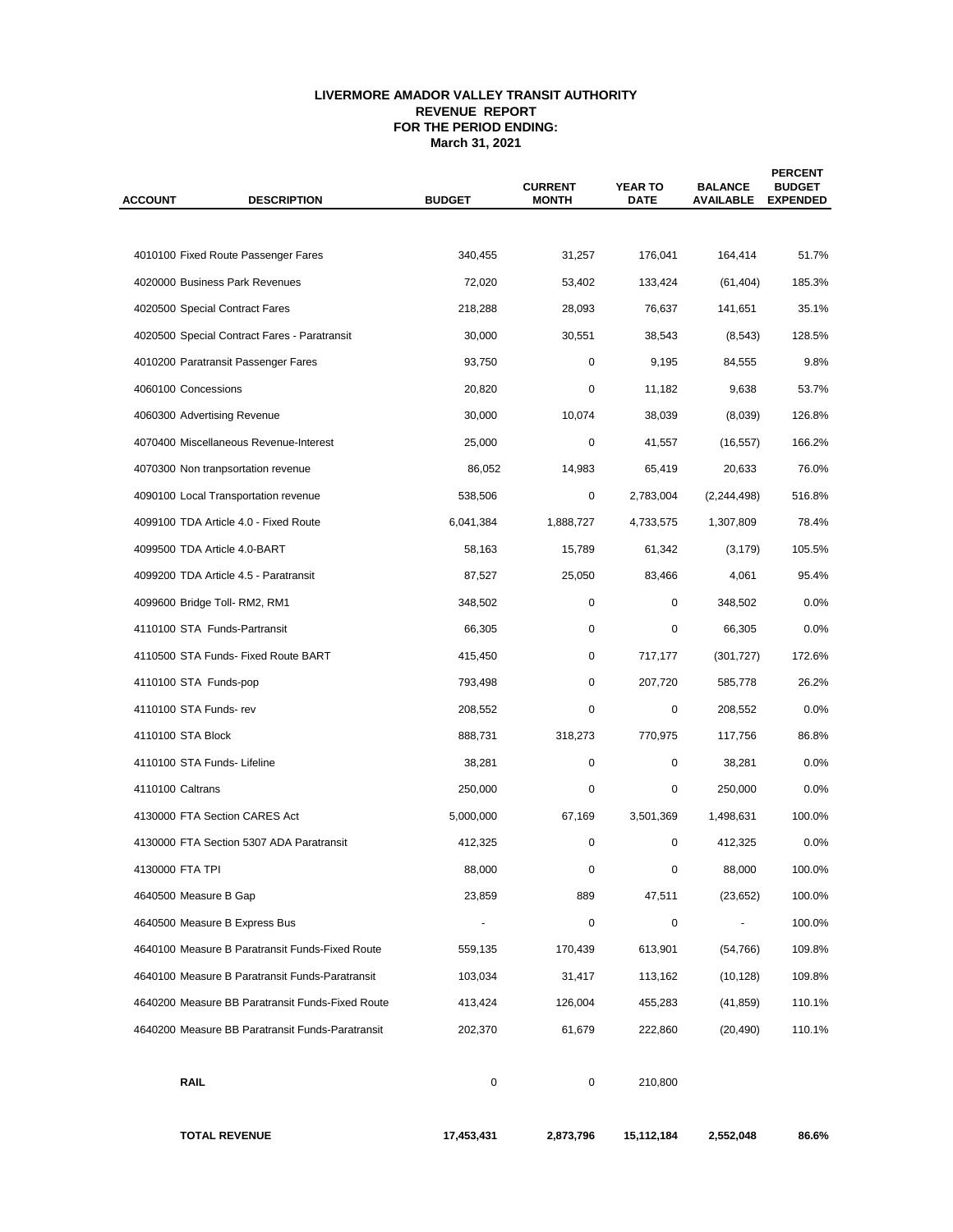# **LIVERMORE AMADOR VALLEY TRANSIT AUTHORITY OPERATING EXPENDITURES FOR THE PERIOD ENDING:**

**March 31, 2021**

 $\overline{\phantom{0}}$ 

|          |                                             | <b>BUDGET</b> | <b>CURRENT</b><br><b>MONTH</b> | <b>YEAR TO</b><br><b>DATE</b> | <b>BALANCE</b> | <b>PERCENT</b><br><b>BUDGET</b><br><b>AVAILABLE EXPENDED</b> |
|----------|---------------------------------------------|---------------|--------------------------------|-------------------------------|----------------|--------------------------------------------------------------|
|          |                                             |               |                                |                               |                |                                                              |
| 501 02   | Salaries and Wages                          | \$1,670,376   | \$121,514                      | \$1,203,813                   | \$466,563      | 72.07%                                                       |
| 502 00   | <b>Personnel Benefits</b>                   | \$999,960     | \$57,626                       | \$724,546                     | \$275,414      | 72.46%                                                       |
| 503 00   | <b>Professional Services</b>                | \$1,148,380   | \$29,019                       | \$244,073                     | \$904,307      | 21.25%                                                       |
| 503 05   | Non-Vehicle Maintenance                     | \$825,443     | \$69,440                       | \$592,921                     | \$215,936      | 71.83%                                                       |
| 503 99   | Communications                              | \$5,500       | \$0                            | \$346                         | \$5,154        | 6.28%                                                        |
| 504 01   | <b>Fuel and Lubricants</b>                  | \$1,021,500   | \$32,107                       | \$221,388                     | \$800,112      | 21.67%                                                       |
| 504 03   | Non contracted vehicle maintenance          | \$3,000       | \$0                            | \$4,572                       | (\$1,572)      | 152.40%                                                      |
| 504 99   | <b>Office/Operating Supplies</b>            | \$56,030      | \$3,036                        | \$15,528                      | \$40,502       | 27.71%                                                       |
| 504 99   | Printing                                    | \$67,000      | \$750                          | \$19,088                      | \$47,912       | 28.49%                                                       |
| 505 00   | <b>Utilities</b>                            | \$351,235     | \$25,076                       | \$218,712                     | \$132,523      | 62.27%                                                       |
| 506 00   | Insurance                                   | \$682,703     | \$0                            | \$557,368                     | \$125,335      | 81.64%                                                       |
| 507 99   | <b>Taxes and Fees</b>                       | \$277,000     | \$3,006                        | \$27,197                      | \$249,803      | 9.82%                                                        |
| 508 01   | <b>Purchased Transportation Fixed Route</b> | \$8,755,092   | \$676,699                      | \$5,875,222                   | \$2,879,870    | 67.11%                                                       |
| 2-508 02 | <b>Purchased Transportation Paratransit</b> | \$1,314,813   | \$108,829                      | \$635,203                     | \$679,610      | 48.31%                                                       |
| 508 03   | Purchased Transportation WOD                | \$76,026      | \$11,922                       | \$158,712                     | (\$82,686)     | 208.76%                                                      |
| 509 00   | Miscellaneous                               | \$179,477     | \$18,345                       | \$15,355                      | \$212,191      | 8.56%                                                        |
| 509 02   | <b>Professional Development</b>             | \$39,500      | \$950                          | \$4,012                       | \$35,488       | 10.16%                                                       |
| 509 08   | Advertising                                 | \$60,000      | \$223                          | \$18,418                      | \$41,582       | 30.70%                                                       |
|          |                                             |               |                                |                               |                |                                                              |
|          | <b>TOTAL</b>                                | \$17,533,035  |                                | \$1,158,542 \$10,536,473      | \$7,028,044    | 60.09%                                                       |

**\$17,533,035 \$1,158,542 \$10,536,473 \$7,028,044 60.09%**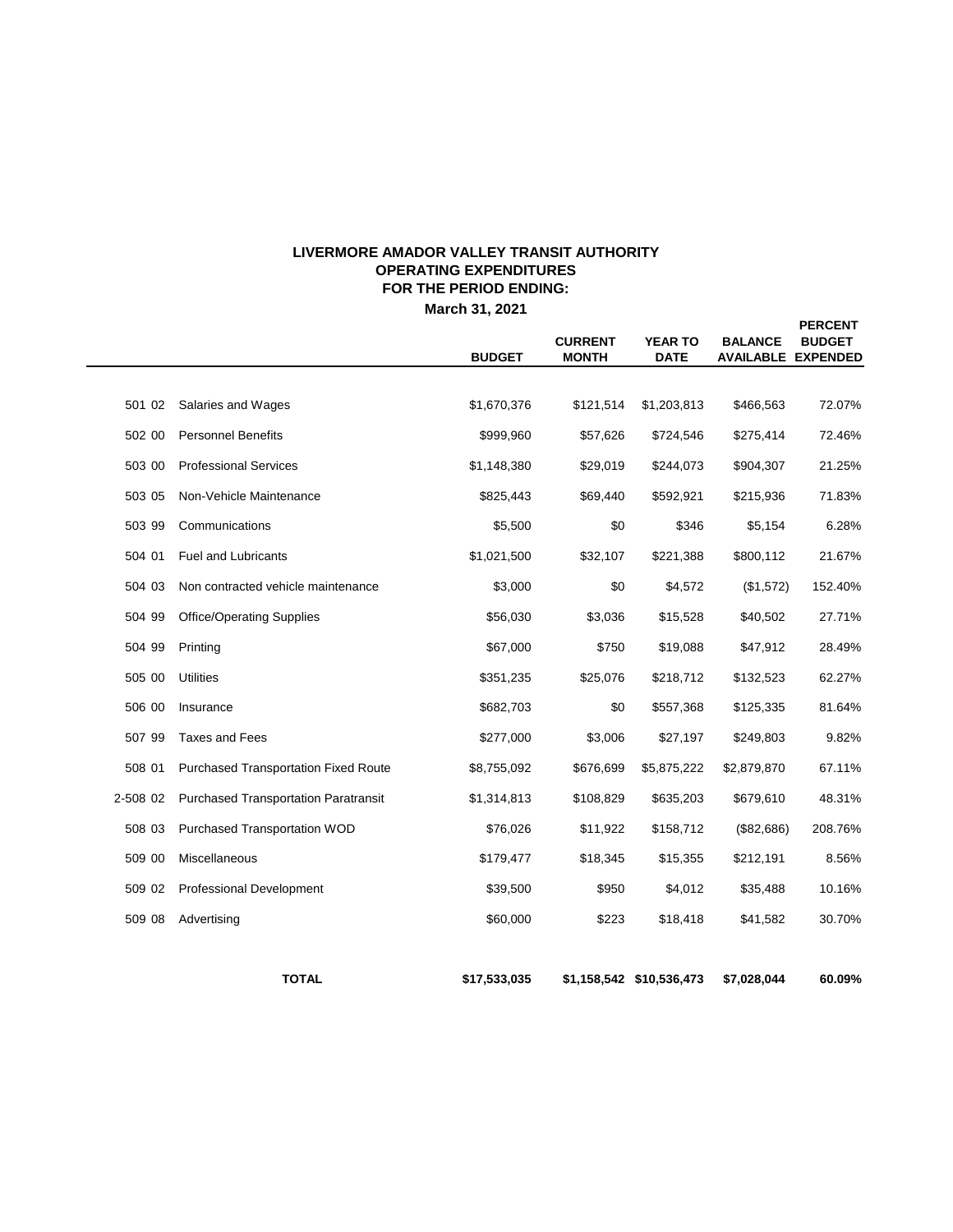#### **LIVERMORE AMADOR VALLEY TRANSIT AUTHORITY CAPITAL REVENUE AND EXPENDITURE REPORT (Page 1 of 2) FOR THE PERIOD ENDING: March 31, 2021**

| <b>ACCOUNT</b>         | <b>DESCRIPTON</b>                        | <b>BUDGET</b> | <b>CURRENT</b><br><b>MONTH</b> | <b>YEAR TO</b><br><b>DATE</b> | <b>BALANCE</b><br><b>AVAILABLE</b> | <b>PERCENT</b><br><b>BUDGET</b><br><b>EXPENDED</b> |
|------------------------|------------------------------------------|---------------|--------------------------------|-------------------------------|------------------------------------|----------------------------------------------------|
| <b>REVENUE DETAILS</b> |                                          |               |                                |                               |                                    |                                                    |
|                        | 4090594 TDA (office and facility equip)  | 199,000       | 0                              | $\mathbf 0$                   | 199,000                            | 0.00%                                              |
|                        | 4090194 TDA Shop repairs and replacement | 100.000       | 0                              | $\Omega$                      | 100.000                            | 0.00%                                              |
|                        | 4091794 Bus stop improvements            | 416,000       | 0                              | 50,961                        | 365,039                            | 12.25%                                             |
|                        | 4090994 Radio Upgrade                    | 6,700         | 0                              | 12,700                        | (6,000)                            | 189.55%                                            |
|                        | 4090794 TDA Transit Center Improvements  | 110,000       | 0                              | 0                             | 110,000                            | 0.00%                                              |
| 409??94                | <b>TDA (Transit Capital)</b>             | 100,000       | 0                              | 34,990                        | 65,010                             | 34.99%                                             |
|                        | 4092094 TDA (Major component rehab)      | 410,000       | 0                              | 0                             | 410,000                            | 0.00%                                              |
|                        | 4091294 TDA Doolan Tower Upgrade         | 30,000        | 0                              | 0                             | 30,000                             | 0.00%                                              |
|                        | 4091691 SAV BAAQMD                       | 168,194       | 0                              | $\mathbf 0$                   | 168,194                            | 0.00%                                              |
|                        | 46405 CIP Shelters                       | 1,277,410     | 0                              | 354.290                       | 923,120                            | 27.74%                                             |
|                        | 4090694 TDA TSP                          | 66,000        | 0                              | 122,461                       | (56, 461)                          | 185.55%                                            |
| 409xx94                | Bus add ons                              | 266,000       | 0                              | $\Omega$                      | 266,000                            | 0.00%                                              |
|                        | 4090294 TDA Atlantis                     | 350.000       | 0                              | 19,261                        | 330,739                            | 5.50%                                              |
| 409xx94                | <b>TDA Real Time APC</b>                 | 200,000       | 0                              | 0                             | 200,000                            | 0.00%                                              |
| 409xx91                | <b>TVTC TSP</b>                          | 1,140,000     | 0                              |                               |                                    |                                                    |
|                        | 4111700 SGR shelters and stops           | 80,640        | 0                              | 0                             | 80,640                             | 0.00%                                              |
|                        | 4110500 Prop 1B office and facility      | 200,962       | 0                              | 0                             | 200,962                            | 0.00%                                              |
|                        | 411 Prop 1B Transit Center               | 20,000        | 0                              | 0                             | 20,000                             | 0.00%                                              |
|                        | 411 Dublin Parking garage                | 20,000,000    | 0                              | $\Omega$                      | 20,000,000                         | 0.00%                                              |
| 41306 TSP              |                                          | 100,000       | 0                              | 110,022                       | (10, 022)                          | 110.02%                                            |
|                        | 41315 FTA farebox                        |               | 0                              | 0                             | 0                                  | #DIV/0!                                            |
|                        | 41320 FTA Hybrid battery packs           | 800.000       | 0                              | 0                             | 800,000                            | 0.00%                                              |
|                        | <b>FTA Transit Center</b>                | 440,000       | $\mathbf 0$                    |                               |                                    | 0.00%                                              |
|                        | <b>TOTAL REVENUE</b>                     | 26,480,906    |                                | 704,686                       | 24,196,220                         | 2.66%                                              |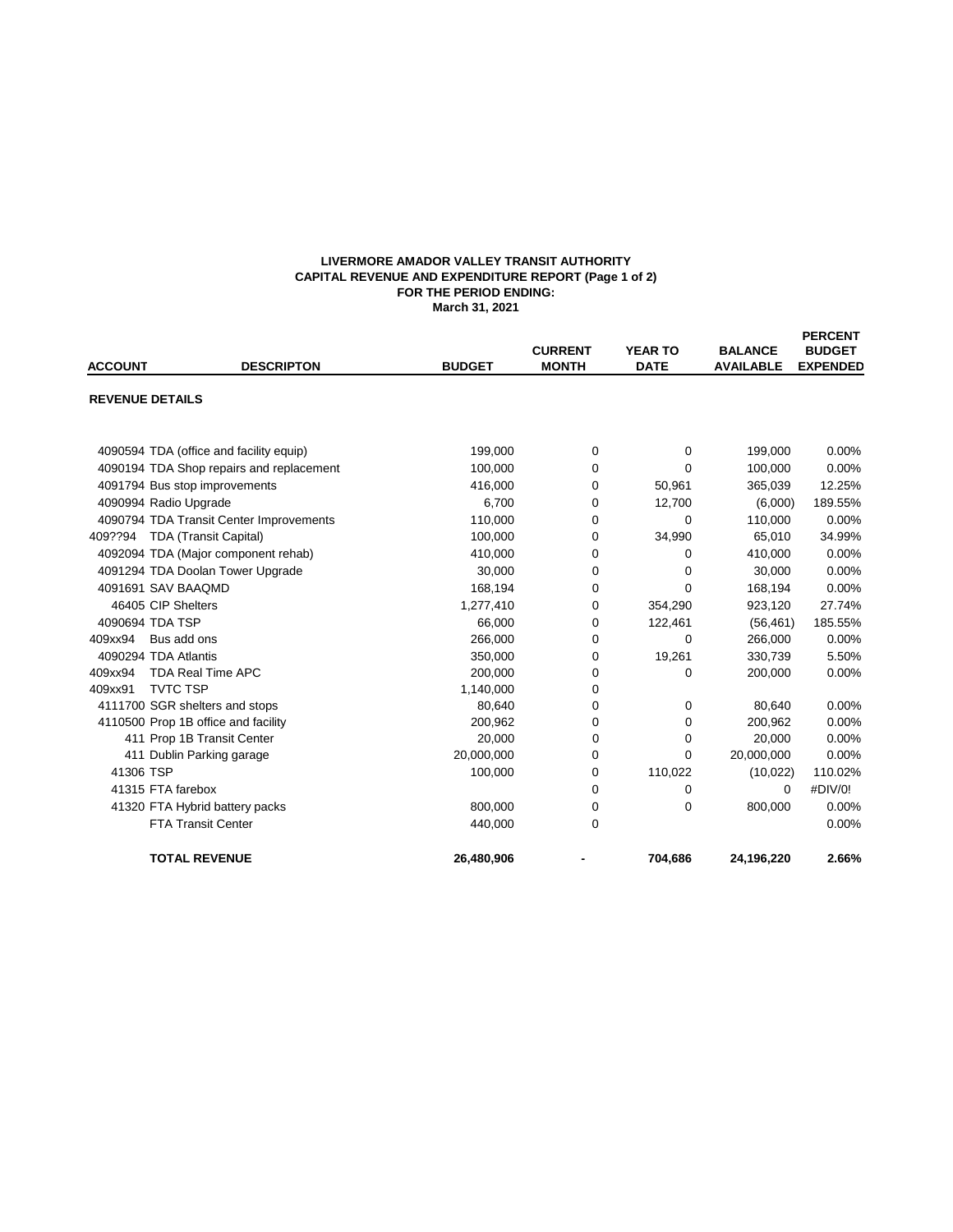#### **FOR THE PERIOD ENDING: March 31, 2021 LIVERMORE AMADOR VALLEY TRANSIT AUTHORITY CAPITAL REVENUE AND EXPENDITURE REPORT (Page 2 of 2)**

|                |                                                  |               | <b>CURRENT</b> | <b>YEAR TO</b> | <b>BALANCE</b>   | <b>PERCENT</b><br><b>BUDGET</b> |
|----------------|--------------------------------------------------|---------------|----------------|----------------|------------------|---------------------------------|
| <b>ACCOUNT</b> | <b>DESCRIPTON</b>                                | <b>BUDGET</b> | <b>MONTH</b>   | <b>DATE</b>    | <b>AVAILABLE</b> | <b>EXPENDED</b>                 |
|                | <b>EXPENDITURE DETAILS</b>                       |               |                |                |                  |                                 |
|                | <b>CAPITAL PROGRAM - COST CENTER 07</b>          |               |                |                |                  |                                 |
|                | 5550207 Atlantis Facility                        | 350,000       | 4,694          | 266,785        | 83,215           | 76.22%                          |
|                | 5550107 Shop Repairs and replacement             | 300,962       | 73,785         | 196.387        | 104,575          | 65.25%                          |
| 5551607 SAV    |                                                  | 168,194       | 0              | 9,775          | 158,419          | 5.81%                           |
| 5550407 BRT    |                                                  | 168,194       | 290,324        | 562,260        | (394,066)        | 334.29%                         |
| 555xx07        | Bus Add ons                                      | 266,000       | 0              | 0              | 266,000          | 0.00%                           |
| 555xx07        | Real time APC                                    | 200,000       | 0              | $\Omega$       | 200,000          | 0.00%                           |
|                | 5550507 Office and Facility Equipment            | 199.000       | 0              | $\mathbf 0$    | 199.000          | 0.00%                           |
|                | 5550607 TSP upgrade                              | 1,206,000     | 21,600         | 505,870        | 700,130          | 41.95%                          |
|                | 5550907 Radio upgrade                            | 6,700         | 384            | 88,845         | (82, 145)        | 1326.05%                        |
|                | 5551007 Transit Center Upgrades and Improvements | 570,000       | 0              | 0              | 570,000          | 0.00%                           |
|                | 5551207 Doolan Tower upgrade                     | 30,000        | 0              | $\Omega$       | 30,000           | 0.00%                           |
| 555xx07        | <b>Dublin Parking Garage</b>                     | 20,000,000    | 0              | $\Omega$       | 20,000,000       | 0.00%                           |
|                | 5551707 Bus Shelters and Stops                   | 1,774,050     | 14,085         | 435,891        | 1,338,159        | 24.57%                          |
|                | 5551907 COVID Supplies                           | 21,343        | 0              | 47,286         | (25, 943)        | 221.55%                         |
|                | 5552007 Major component rehab                    | 1,210,000     | $\Omega$       | $\mathbf 0$    | 1,210,000        | 0.00%                           |
| 555??07        | <b>Transit Capital</b>                           | 100,000       | 17,915         | 43,130         | 56,870           | 43.13%                          |
|                | <b>TOTAL CAPITAL EXPENDITURES</b>                | 26,570,443    | 422,788        | 2,156,229      | 24,414,214       | 8.12%                           |
|                | <b>FUND BALANCE (CAPITAL)</b>                    | $-89537.00$   | (422, 788)     | (1,451,543)    |                  |                                 |
|                | <b>FUND BALANCE (CAPTIAL &amp; OPERATING)</b>    | $-172,141.00$ | 1,266,874      | 2,976,276      |                  |                                 |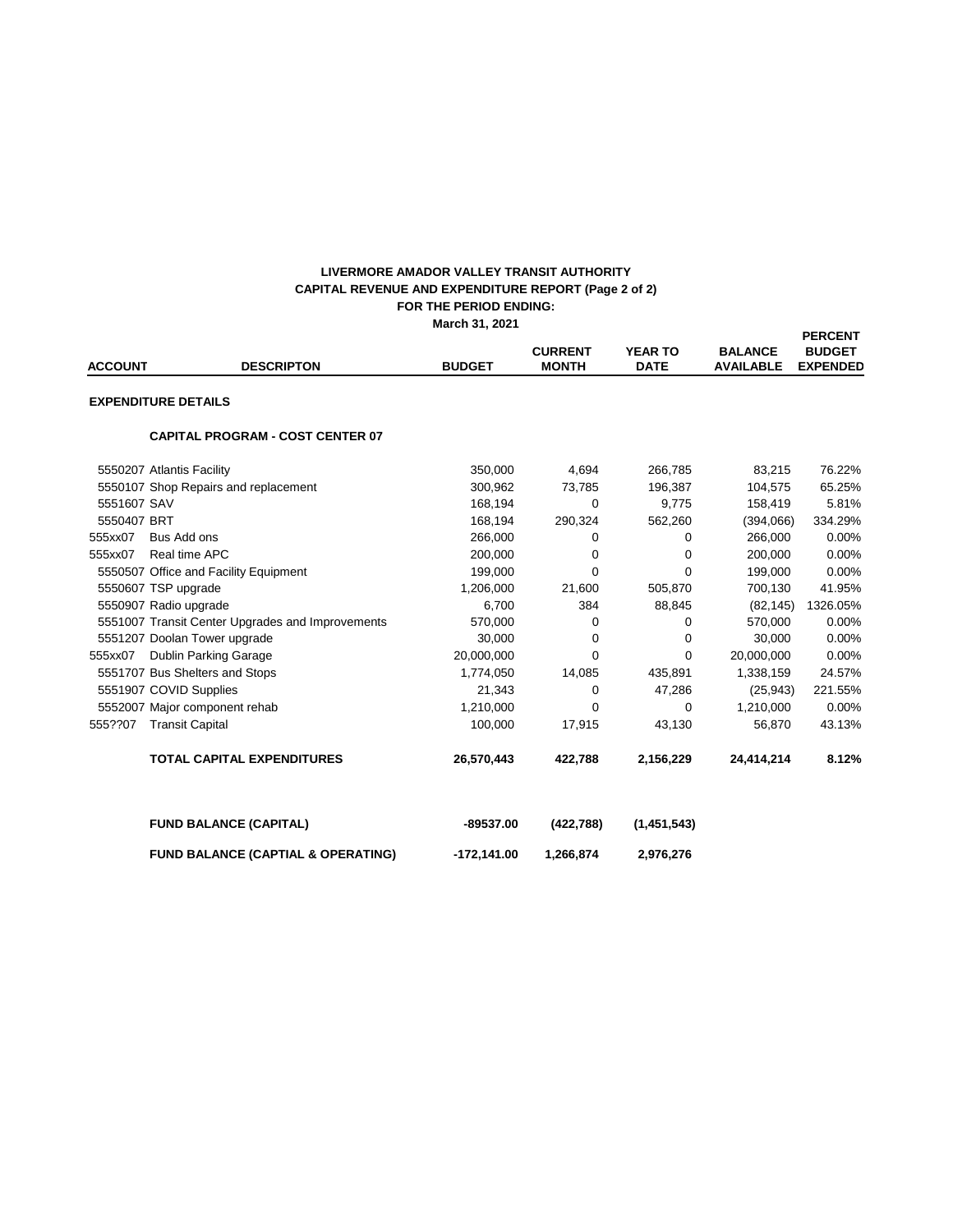# California State Treasurer<br>Fiona Ma, CPA



 Local Agency Investment Fund P.O. Box 942809 Sacramento, CA 94209-0001 (916) 653-3001

LIVERMORE/AMADOR VALLEY TRANSIT AUTHORITY GENERAL MANAGER 1362 RUTAN COURT, SUITE 100 LIVERMORE, CA 94550

April 21, 2021

[LAIF Home](https://www.treasurer.ca.gov/pmia-laif/laif/index.asp) [PMIA Average Monthly](http://www.treasurer.ca.gov/pmia-laif/historical/avg_mn_ylds.asp) Yields

**Tran Type [Definitions](https://laifms.treasurer.ca.gov/Transaction%20Types%20Regular.htm)** 

 $\overline{\mathscr{A}}$ 

**Account Number:** 80-01-002

March 2021 Statement

# **Account Summary**

| Total Deposit:    | 0.00     | <b>Beginning Balance:</b> | 10,975,963.28 |
|-------------------|----------|---------------------------|---------------|
| Total Withdrawal: | $0.00\,$ | <b>Ending Balance:</b>    | 10,975,963.28 |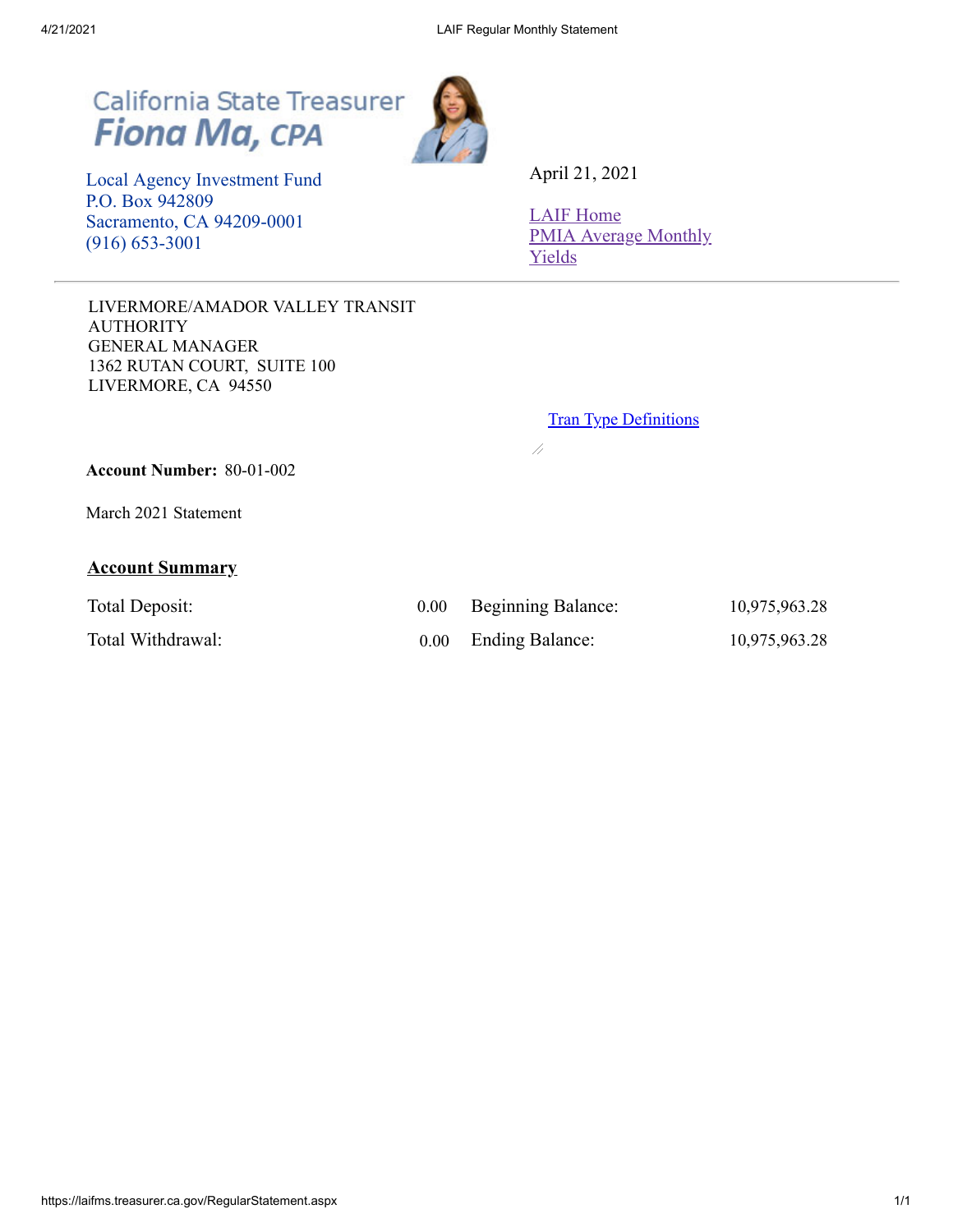# REPORT.: Apr 19 21 Monday<br>RUN....: Apr 19 21 Time: 16:47 Month End Cash Disbursements Report<br>Run By.: Daniel Zepeda Prior Period Report for 03-21 BANK ACCOUNT 105

PAGE: 001<br>ID #: PY-CD<br>CTL.: WHE

| Check<br>Period Number | Check<br>Date | Vendor # (Name) Forms - Amount Disc Mount Net Amount Check Description<br>Terms Amount Disc Amount Disc Amount Net Amount Check Description<br>The Check Design Check Check Design Disc                                                                               | Disc. | Gross |  |  |
|------------------------|---------------|-----------------------------------------------------------------------------------------------------------------------------------------------------------------------------------------------------------------------------------------------------------------------|-------|-------|--|--|
|                        |               |                                                                                                                                                                                                                                                                       |       |       |  |  |
|                        |               |                                                                                                                                                                                                                                                                       |       |       |  |  |
|                        |               |                                                                                                                                                                                                                                                                       |       |       |  |  |
|                        |               |                                                                                                                                                                                                                                                                       |       |       |  |  |
|                        |               |                                                                                                                                                                                                                                                                       |       |       |  |  |
|                        |               |                                                                                                                                                                                                                                                                       |       |       |  |  |
|                        |               |                                                                                                                                                                                                                                                                       |       |       |  |  |
|                        |               |                                                                                                                                                                                                                                                                       |       |       |  |  |
|                        |               |                                                                                                                                                                                                                                                                       |       |       |  |  |
|                        |               |                                                                                                                                                                                                                                                                       |       |       |  |  |
|                        |               |                                                                                                                                                                                                                                                                       |       |       |  |  |
|                        |               |                                                                                                                                                                                                                                                                       |       |       |  |  |
|                        |               |                                                                                                                                                                                                                                                                       |       |       |  |  |
|                        |               |                                                                                                                                                                                                                                                                       |       |       |  |  |
|                        |               |                                                                                                                                                                                                                                                                       |       |       |  |  |
|                        |               |                                                                                                                                                                                                                                                                       |       |       |  |  |
|                        |               |                                                                                                                                                                                                                                                                       |       |       |  |  |
|                        |               |                                                                                                                                                                                                                                                                       |       |       |  |  |
|                        |               |                                                                                                                                                                                                                                                                       |       |       |  |  |
|                        |               |                                                                                                                                                                                                                                                                       |       |       |  |  |
|                        |               |                                                                                                                                                                                                                                                                       |       |       |  |  |
|                        |               |                                                                                                                                                                                                                                                                       |       |       |  |  |
|                        |               |                                                                                                                                                                                                                                                                       |       |       |  |  |
|                        |               |                                                                                                                                                                                                                                                                       |       |       |  |  |
|                        |               |                                                                                                                                                                                                                                                                       |       |       |  |  |
|                        |               |                                                                                                                                                                                                                                                                       |       |       |  |  |
|                        |               |                                                                                                                                                                                                                                                                       |       |       |  |  |
|                        |               |                                                                                                                                                                                                                                                                       |       |       |  |  |
|                        |               |                                                                                                                                                                                                                                                                       |       |       |  |  |
|                        |               |                                                                                                                                                                                                                                                                       |       |       |  |  |
|                        |               |                                                                                                                                                                                                                                                                       |       |       |  |  |
|                        |               |                                                                                                                                                                                                                                                                       |       |       |  |  |
|                        |               |                                                                                                                                                                                                                                                                       |       |       |  |  |
|                        |               |                                                                                                                                                                                                                                                                       |       |       |  |  |
|                        |               |                                                                                                                                                                                                                                                                       |       |       |  |  |
|                        |               |                                                                                                                                                                                                                                                                       |       |       |  |  |
|                        |               |                                                                                                                                                                                                                                                                       |       |       |  |  |
|                        |               |                                                                                                                                                                                                                                                                       |       |       |  |  |
|                        |               |                                                                                                                                                                                                                                                                       |       |       |  |  |
|                        |               |                                                                                                                                                                                                                                                                       |       |       |  |  |
|                        |               |                                                                                                                                                                                                                                                                       |       |       |  |  |
|                        |               |                                                                                                                                                                                                                                                                       |       |       |  |  |
|                        |               |                                                                                                                                                                                                                                                                       |       |       |  |  |
|                        |               |                                                                                                                                                                                                                                                                       |       |       |  |  |
|                        |               |                                                                                                                                                                                                                                                                       |       |       |  |  |
|                        |               |                                                                                                                                                                                                                                                                       |       |       |  |  |
|                        |               |                                                                                                                                                                                                                                                                       |       |       |  |  |
|                        |               |                                                                                                                                                                                                                                                                       |       |       |  |  |
|                        |               |                                                                                                                                                                                                                                                                       |       |       |  |  |
|                        |               |                                                                                                                                                                                                                                                                       |       |       |  |  |
|                        |               |                                                                                                                                                                                                                                                                       |       |       |  |  |
|                        |               |                                                                                                                                                                                                                                                                       |       |       |  |  |
|                        |               |                                                                                                                                                                                                                                                                       |       |       |  |  |
|                        |               | $\begin{bmatrix} 52545 & 0.572721 & 0.760 & 0.761 & 0.761 & 0.761 & 0.761 & 0.761 & 0.761 & 0.761 & 0.761 & 0.761 & 0.761 & 0.761 & 0.761 & 0.761 & 0.761 & 0.761 & 0.761 & 0.761 & 0.761 & 0.761 & 0.761 & 0.761 & 0.761 & 0.761 & 0.761 & 0.761 & 0.761 & 0.761 & $ |       |       |  |  |
|                        |               |                                                                                                                                                                                                                                                                       |       |       |  |  |
|                        |               |                                                                                                                                                                                                                                                                       |       |       |  |  |
|                        |               |                                                                                                                                                                                                                                                                       |       |       |  |  |
|                        |               |                                                                                                                                                                                                                                                                       |       |       |  |  |
|                        |               |                                                                                                                                                                                                                                                                       |       |       |  |  |
|                        |               |                                                                                                                                                                                                                                                                       |       |       |  |  |
|                        |               |                                                                                                                                                                                                                                                                       |       |       |  |  |
|                        |               |                                                                                                                                                                                                                                                                       |       |       |  |  |
|                        |               |                                                                                                                                                                                                                                                                       |       |       |  |  |
|                        |               |                                                                                                                                                                                                                                                                       |       |       |  |  |
|                        |               |                                                                                                                                                                                                                                                                       |       |       |  |  |
|                        |               |                                                                                                                                                                                                                                                                       |       |       |  |  |
|                        |               |                                                                                                                                                                                                                                                                       |       |       |  |  |
|                        |               |                                                                                                                                                                                                                                                                       |       |       |  |  |
|                        |               |                                                                                                                                                                                                                                                                       |       |       |  |  |
|                        |               |                                                                                                                                                                                                                                                                       |       |       |  |  |
|                        |               |                                                                                                                                                                                                                                                                       |       |       |  |  |
|                        |               |                                                                                                                                                                                                                                                                       |       |       |  |  |
|                        |               |                                                                                                                                                                                                                                                                       |       |       |  |  |
|                        |               |                                                                                                                                                                                                                                                                       |       |       |  |  |
|                        |               |                                                                                                                                                                                                                                                                       |       |       |  |  |
|                        |               |                                                                                                                                                                                                                                                                       |       |       |  |  |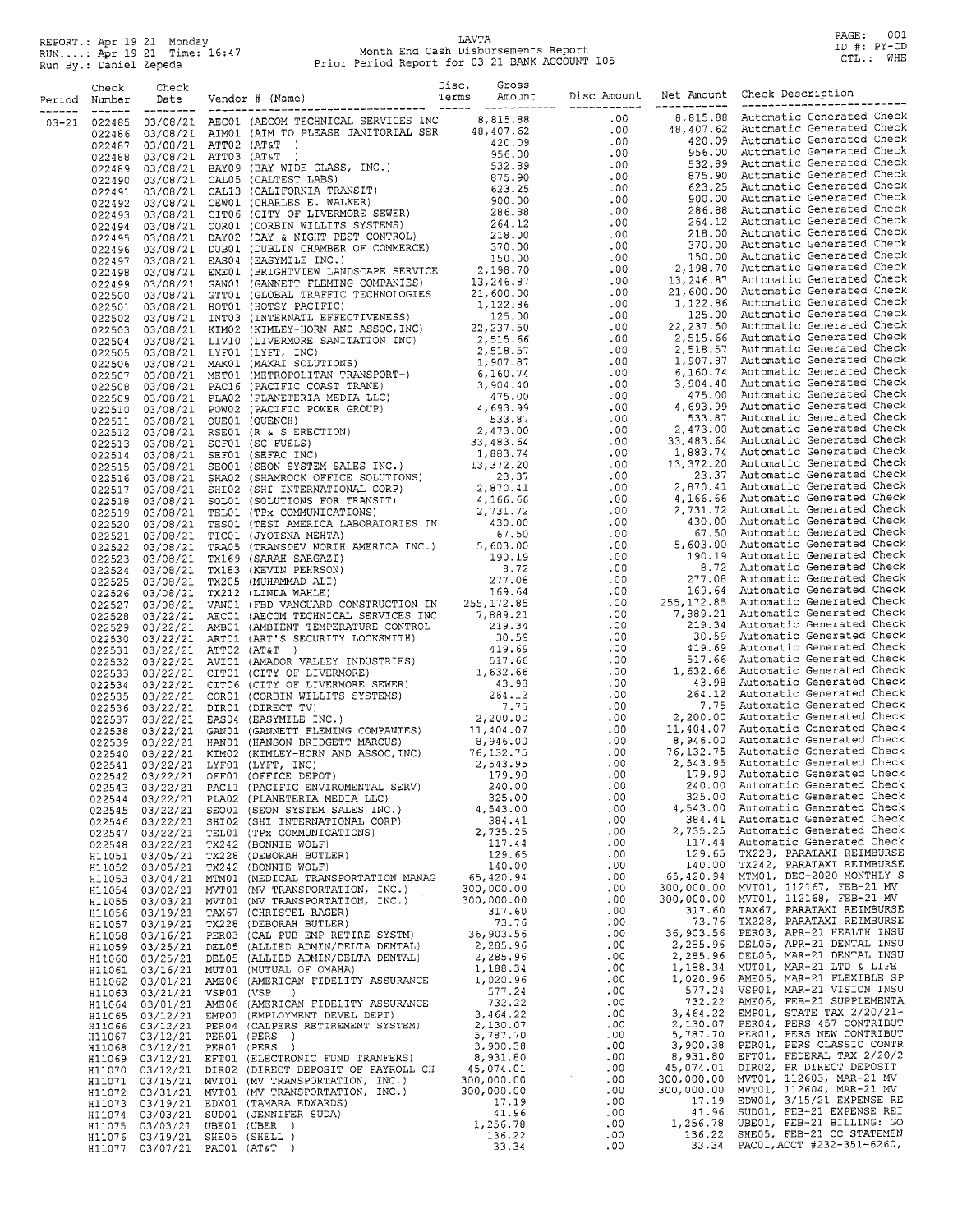REPORT.: Apr 19 21 Monday<br>RUN....: Apr 19 21 Time: 16:47<br>Run By.: Daniel Zepeda

# LAVTA<br>Month End Cash Disbursements Report<br>Prior Period Report for 03-21 BANK ACCOUNT 105

PAGE: 002<br>ID #: PY-CD<br>CTL.: WHE

|       | Check<br>Period Number | Check<br>Date<br>--------- |  |  |  |  |  |  |  |  |
|-------|------------------------|----------------------------|--|--|--|--|--|--|--|--|
| ----- | 03-21 H11078           |                            |  |  |  |  |  |  |  |  |
|       |                        |                            |  |  |  |  |  |  |  |  |
|       |                        |                            |  |  |  |  |  |  |  |  |
|       |                        |                            |  |  |  |  |  |  |  |  |
|       |                        |                            |  |  |  |  |  |  |  |  |
|       |                        |                            |  |  |  |  |  |  |  |  |
|       |                        |                            |  |  |  |  |  |  |  |  |
|       |                        |                            |  |  |  |  |  |  |  |  |
|       |                        |                            |  |  |  |  |  |  |  |  |
|       |                        |                            |  |  |  |  |  |  |  |  |
|       |                        |                            |  |  |  |  |  |  |  |  |
|       |                        |                            |  |  |  |  |  |  |  |  |
|       |                        |                            |  |  |  |  |  |  |  |  |
|       |                        |                            |  |  |  |  |  |  |  |  |
|       |                        |                            |  |  |  |  |  |  |  |  |
|       |                        |                            |  |  |  |  |  |  |  |  |
|       |                        |                            |  |  |  |  |  |  |  |  |
|       |                        |                            |  |  |  |  |  |  |  |  |
|       |                        |                            |  |  |  |  |  |  |  |  |
|       |                        |                            |  |  |  |  |  |  |  |  |
|       |                        |                            |  |  |  |  |  |  |  |  |
|       |                        |                            |  |  |  |  |  |  |  |  |
|       |                        |                            |  |  |  |  |  |  |  |  |
|       |                        |                            |  |  |  |  |  |  |  |  |
|       |                        |                            |  |  |  |  |  |  |  |  |
|       |                        |                            |  |  |  |  |  |  |  |  |
|       |                        |                            |  |  |  |  |  |  |  |  |
|       |                        |                            |  |  |  |  |  |  |  |  |
|       |                        |                            |  |  |  |  |  |  |  |  |
|       |                        |                            |  |  |  |  |  |  |  |  |
|       |                        |                            |  |  |  |  |  |  |  |  |
|       |                        |                            |  |  |  |  |  |  |  |  |
|       |                        |                            |  |  |  |  |  |  |  |  |
|       |                        |                            |  |  |  |  |  |  |  |  |
|       |                        |                            |  |  |  |  |  |  |  |  |
|       |                        |                            |  |  |  |  |  |  |  |  |
|       |                        |                            |  |  |  |  |  |  |  |  |
|       |                        |                            |  |  |  |  |  |  |  |  |
|       |                        |                            |  |  |  |  |  |  |  |  |
|       |                        |                            |  |  |  |  |  |  |  |  |
|       |                        |                            |  |  |  |  |  |  |  |  |

|  |  |  | Grand Total of all Bank Accounts -----> $2.193.914.29$ | $.00 \quad 2.193.914.29$ |
|--|--|--|--------------------------------------------------------|--------------------------|
|  |  |  |                                                        |                          |

 $\hat{A}$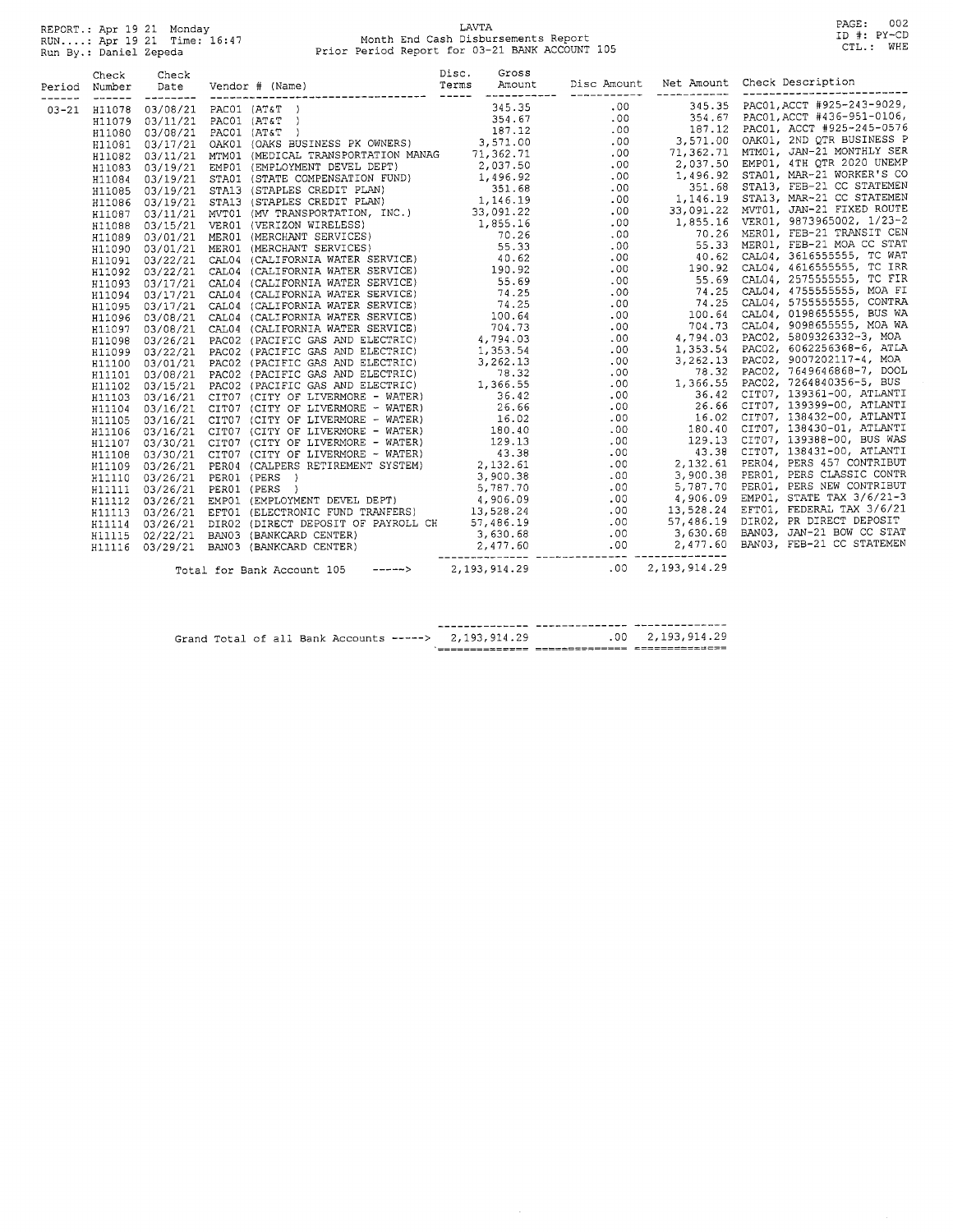|                                                                                                                                                                        |                                                                                                                                      |                              |  |                                               | REPORT.: Apr 19 21 Monday<br>RUN: Apr 19 21 Time: 16:47 Month End Payable Activity Report<br>Run By.: Daniel Zepeda<br>Period Vendor # (Name) Mumber Date Date Terms Amount<br>Period Vendor # (Name) Mumber Date Date Terms Amoun                                                                                                                                                                                                                                                                                                           |
|------------------------------------------------------------------------------------------------------------------------------------------------------------------------|--------------------------------------------------------------------------------------------------------------------------------------|------------------------------|--|-----------------------------------------------|----------------------------------------------------------------------------------------------------------------------------------------------------------------------------------------------------------------------------------------------------------------------------------------------------------------------------------------------------------------------------------------------------------------------------------------------------------------------------------------------------------------------------------------------|
|                                                                                                                                                                        |                                                                                                                                      |                              |  |                                               |                                                                                                                                                                                                                                                                                                                                                                                                                                                                                                                                              |
|                                                                                                                                                                        |                                                                                                                                      |                              |  |                                               |                                                                                                                                                                                                                                                                                                                                                                                                                                                                                                                                              |
|                                                                                                                                                                        |                                                                                                                                      |                              |  | Vendor's Total -----> 16705.09                |                                                                                                                                                                                                                                                                                                                                                                                                                                                                                                                                              |
|                                                                                                                                                                        |                                                                                                                                      |                              |  |                                               | 03-21 AIM01 (AIM TO PLEASE JANITORIAL SE $1080$ $12/03/20$ $01/02/21$ A $10500.00$ AIM01, 1080, OCT-20 BUS STOP CLEANING SERVIC<br>1081 $12/03/20$ 01/02/21 A $10500.00$ AIM01, 1081, NOV-20 BUS STOP CLEANING SERVIC<br>1082 01/                                                                                                                                                                                                                                                                                                            |
|                                                                                                                                                                        |                                                                                                                                      |                              |  | Vendor's Total -----> 48407.62                |                                                                                                                                                                                                                                                                                                                                                                                                                                                                                                                                              |
|                                                                                                                                                                        |                                                                                                                                      |                              |  |                                               | 03-21 AMB01 (AMBIENT TEMPERATURE CONTROL 1827 10/04/20 11/03/20 A 219.34 AMB01, 1827, MP316 TC PREVENTATIVE MAINT HVA                                                                                                                                                                                                                                                                                                                                                                                                                        |
|                                                                                                                                                                        |                                                                                                                                      |                              |  | ____________<br>Vendor's Total -----> 1753.18 | 03-21 AME06 (AMERICAN FIDELITY ASSURANCE FSA03-21H 03/04/21 04/03/21 A 1020.96 AME06, MAR-21 FLEXIBLE SPENDING ACCOUNT<br>SUPP02-21H 02/25/21 03/27/21 A 732.22 AME06, FEB-21 SUPPLEMENTAL INSURANCE                                                                                                                                                                                                                                                                                                                                         |
|                                                                                                                                                                        |                                                                                                                                      |                              |  |                                               | 03-21 ART01 (ART'S SECURITY LOCKSMITH) 83634 03/04/21 04/03/21 A 30.59 ART01, 83634, MP737 ATLANTIS KEYS-7 QTY                                                                                                                                                                                                                                                                                                                                                                                                                               |
|                                                                                                                                                                        |                                                                                                                                      |                              |  |                                               | 16037573 02/13/21 03/15/21 A 420.09 ATT02, 16037573, PAYER #9391035694 1/13-2/12<br>16186424 03/13/21 04/12/21 A 419.69 ATT02, 16186424, PAYER #9391035694 2/13-3/12                                                                                                                                                                                                                                                                                                                                                                         |
|                                                                                                                                                                        |                                                                                                                                      |                              |  | _____________<br>Vendor's Total -----> 839.78 |                                                                                                                                                                                                                                                                                                                                                                                                                                                                                                                                              |
|                                                                                                                                                                        |                                                                                                                                      |                              |  |                                               | 03-21 ATT03 (AT&T) 561699502 02/19/21 03/21/21 A 956.00 ATT03, 8561699502, FEB-21 INTERNET PRI                                                                                                                                                                                                                                                                                                                                                                                                                                               |
|                                                                                                                                                                        |                                                                                                                                      |                              |  |                                               | 03-21 AVI01 (AMADOR VALLEY INDUSTRIES) 882432 02/28/21 03/30/21 A 517.66 AVI01, 882432, FEB-21 GARBAGE PICKUP SERVICE                                                                                                                                                                                                                                                                                                                                                                                                                        |
| 03-21 BAN03 (BANKCARD CENTER) FEB-2021H 03/02/21 04/01/21 A 2477.60 BAN03, FEB-21 CC STATEMENT<br>JAN-2021H 02/02/21 03/04/21 A 3630.68 BAN03, JAN-21 BOW CC STATEMENT |                                                                                                                                      |                              |  |                                               |                                                                                                                                                                                                                                                                                                                                                                                                                                                                                                                                              |
|                                                                                                                                                                        |                                                                                                                                      |                              |  | Vendor's Total -----> 6108.28                 |                                                                                                                                                                                                                                                                                                                                                                                                                                                                                                                                              |
|                                                                                                                                                                        |                                                                                                                                      |                              |  |                                               | 03-21 BAY09 (BAY WIDE GLASS, INC.) 1059183 02/10/21 03/12/21 A 532.89 BAY09, I059183, MP719 RUTAN LOBBY-TEMP GLASS                                                                                                                                                                                                                                                                                                                                                                                                                           |
|                                                                                                                                                                        | 361030121H 03/01/21 03/31/21 A<br>461030121H 03/01/21 03/31/21 A<br>475022621H 02/26/21 03/28/21 A<br>575022621H 02/26/21 03/28/21 A |                              |  | Vendor's Total -----> 1241.10                 | 03-21 CAL04 (CALIFORNIA WATER SERVICE) 198021721H 02/17/21 03/19/21 A 100.64 CAL04, 0198655555, BUS WASH 1/16/21-2/16/21<br>257022621H 02/26/21 03/28/21 A 55.69 CAL04, 2575555555, TC FIRE 3/1/21-3/31/21<br>40.62 CAL04, 3616555555, TC WATER 1/29/21-2/26/21<br>190.92 CAL04, 4616555555, TC IRRG. 1/29/21-2/26/21<br>74.25 CAL04, 47555555555, MOA FIRE 3/1/21-3/31/21<br>74.25 CAL04, 57555555555, CONTRACTOR FIRE 3/1/21-3/<br>909021721H 02/17/21 03/19/21 A 704.73 CAL04, 9098655555, MOA WATER 1/16/21-2/16/21                      |
|                                                                                                                                                                        |                                                                                                                                      |                              |  |                                               | 03-21 CAL05 (CALTEST LABS) 618331 01/20/21 02/19/21 A 875.90 CAL05, 618331, MP710 2021 ANNUAL COMPLIANCE                                                                                                                                                                                                                                                                                                                                                                                                                                     |
|                                                                                                                                                                        |                                                                                                                                      |                              |  |                                               | 03-21 CAL13 (CALIFORNIA TRANSIT) 312021FEB 03/01/21 03/31/21 A 623.25 CAL13, 31-2021-FEB, FEB-21 INS CLAIMS PRIOR                                                                                                                                                                                                                                                                                                                                                                                                                            |
|                                                                                                                                                                        |                                                                                                                                      |                              |  |                                               | 03-21 CEW01 (CHARLES E. WALKER) 2021D 03/01/21 03/31/21 A 900.00 CEW01, 2021D, WA STATE TRANSIT BUS SOLICITAT                                                                                                                                                                                                                                                                                                                                                                                                                                |
|                                                                                                                                                                        |                                                                                                                                      |                              |  |                                               | 03-21 CIT01 (CITY OF LIVERMORE) 1386-FY22 03/01/21 03/31/21 A 1632.66 CIT01, 1386(21-22), ATLANTIS WASTEWATER PERMI                                                                                                                                                                                                                                                                                                                                                                                                                          |
|                                                                                                                                                                        | MOA021621 02/16/21 03/18/21 A                                                                                                        | TC030921 03/09/21 04/08/21 A |  | ------------                                  | 03-21 CIT06 (CITY OF LIVERMORE SEWER) BW021621 02/16/21 03/18/21 A 43.04 CIT06, 138143-00, BUS WASH 1/19/21-2/16/21<br>7C020921 02/09/21 03/11/21 A 39.65 CIT06, 133389-00, TRANSIT CENTER 1/12/21-2/<br>39.65 CIT06, 133389-00, TRANSIT CENTER 1/12/21-2/9<br>43.98 CIT06, 133389-00, TRANSIT CENTER 2/9/21-3/9/<br>204.19 CIT06, 133294-00, MOA SEWER 1/19/21-2/16/21                                                                                                                                                                      |
|                                                                                                                                                                        |                                                                                                                                      | Vendor's Total ----->        |  | 330.86                                        |                                                                                                                                                                                                                                                                                                                                                                                                                                                                                                                                              |
|                                                                                                                                                                        | 431030221H 03/02/21 04/01/21 A<br>432021621H 02/16/21 03/18/21 A                                                                     |                              |  |                                               | 03-21 CIT07 (CITY OF LIVERMORE - WATER) 361021621H 02/16/21 03/18/21 A<br>3880302221H 03/02/21 04/01/21 A<br>3880302221H 03/02/21 04/01/21 A<br>29.13 CIT07, 139388-000, BUS WASH 2/2121-3/2/21<br>26.66 CIT07, 139399-00, ATLANTIS SEWER 1/19/21-2/1<br>399021621H 02/16/21 03/18/21 A 26.66 CIT07, 139399-00, ATLANTIS SEWER 1/19/21-2/1<br>430021621H 02/16/21 03/18/21 A 180.40 CIT07, 138430-01, ATLANTIS INDOOR 1/19/21-2/<br>43.38 CIT07, 138431-00, ATLANTIS IRRG 2/2/21-3/2/2<br>16.02 CIT07, 138432-00, ATLANTIS FIRE 1/19/21-2/16 |
|                                                                                                                                                                        |                                                                                                                                      | Vendor's Total ----->        |  | ------------<br>432.01                        |                                                                                                                                                                                                                                                                                                                                                                                                                                                                                                                                              |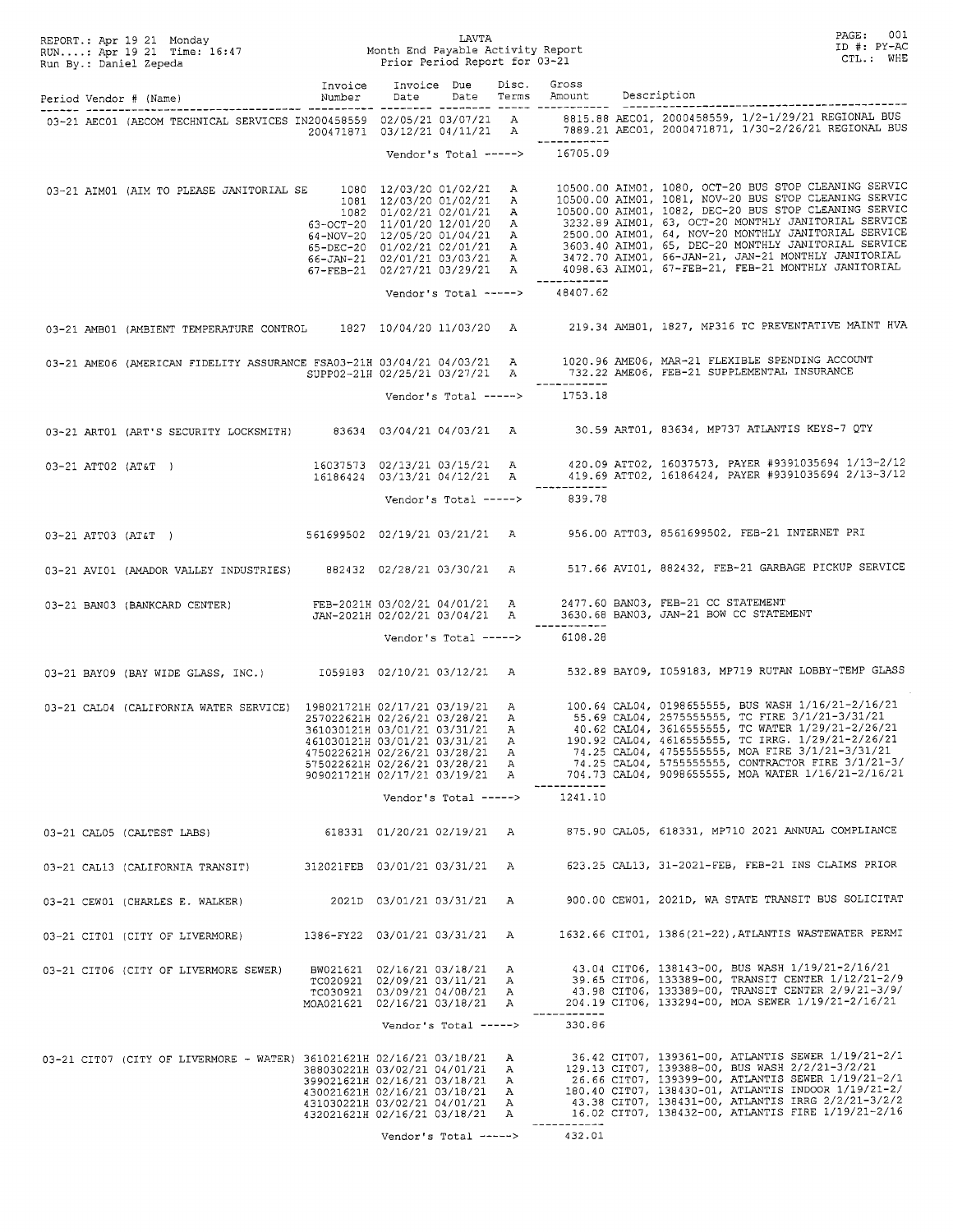|  | REPORT.: Apr 19 21 Monday<br>RUN: Apr 19 21 Time: 16:47 Month End Payable Activity Report<br>Run By.: Daniel Zepeda Prior Period Report for 03-21                                          |                                                                                                                                                                                              |                                                                                           |                       |                                                | PAGE: 002<br>ID #: PY-AC<br>CTL.: WHE                                                                                                                                                                                                                                                                                                                                                                   |
|--|--------------------------------------------------------------------------------------------------------------------------------------------------------------------------------------------|----------------------------------------------------------------------------------------------------------------------------------------------------------------------------------------------|-------------------------------------------------------------------------------------------|-----------------------|------------------------------------------------|---------------------------------------------------------------------------------------------------------------------------------------------------------------------------------------------------------------------------------------------------------------------------------------------------------------------------------------------------------------------------------------------------------|
|  | Period Vendor # (Name)                                                                                                                                                                     | Invoice Invoice Due Disc. Gross<br>Number Date                                                                                                                                               |                                                                                           |                       |                                                | Date Terms Amount Description<br>----------------------                                                                                                                                                                                                                                                                                                                                                 |
|  |                                                                                                                                                                                            |                                                                                                                                                                                              |                                                                                           |                       |                                                | 03-21 COR01 (CORBIN WILLITS SYSTEMS) C102151 02/15/21 03/17/21 A 264.12 COR01, C102151, FEB-21 SERVICE<br>C103151 03/15/21 04/14/21 A 264.12 COR01, C103151, MAR-21 SERVICE                                                                                                                                                                                                                             |
|  |                                                                                                                                                                                            |                                                                                                                                                                                              |                                                                                           |                       | Vendor's Total -----> 528.24                   | 03-21 DAY02 (DAY & NIGHT PEST CONTROL) 160687 02/25/21 03/27/21 A 218.00 DAY02, 160687, 2/12/21 RUTAN SERVICE                                                                                                                                                                                                                                                                                           |
|  | 03-21 DEL05 (ALLIED ADMIN/DELTA DENTAL) APR-2021H 03/25/21 04/24/21 A 2285.96 DEL05, APR-21 DENTAL INSURANCE<br>MAR-2021H 02/25/21 03/27/21 A 2285.96 DEL05, MAR-21 DENTAL INSURANCE       |                                                                                                                                                                                              |                                                                                           |                       |                                                |                                                                                                                                                                                                                                                                                                                                                                                                         |
|  |                                                                                                                                                                                            |                                                                                                                                                                                              |                                                                                           |                       | Vendor's Total -----> 4571.92                  | 03-21 DIR01 (DIRECT TV) 96X210311 03/11/21 04/10/21 A 7.75 DIR01, 025118596X210311, MAR-21 SERVICE                                                                                                                                                                                                                                                                                                      |
|  |                                                                                                                                                                                            |                                                                                                                                                                                              |                                                                                           |                       | ____________                                   | 03-21 DIRO2 (DIRECT DEPOSIT OF PAYROLL C 20210305H 03/12/21 04/11/21 A 45074.01 DIRO2, PR DIRECT DEPOSIT 2/20/21-3/5/21<br>20210319H 03/26/21 04/25/21 A 57486.19 DIRO2, PR DIRECT DEPOSIT 3/6/21-3/19/21                                                                                                                                                                                               |
|  |                                                                                                                                                                                            |                                                                                                                                                                                              |                                                                                           |                       | Vendor's Total -----> 102560.20                | 03-21 DUB01 (DUBLIN CHAMBER OF COMMERCE) 8236-2021 02/22/21 03/24/21 A 370.00 DUB01, 8236, 2021 ANNUAL MEMBERSHIP RENEWAL                                                                                                                                                                                                                                                                               |
|  |                                                                                                                                                                                            |                                                                                                                                                                                              |                                                                                           |                       |                                                | 03-21 EAS04 (EASYMILE INC.) 2021-0007 02/18/21 03/20/21 A 150.00 EAS04, US-2021-0007, SAV-VEHICLE CHARGING CA<br>2021-0012 03/12/21 04/11/21 A 2200.00 EAS04, US2021-0012, NRTK SUBSCRIPTION 1 YEAR                                                                                                                                                                                                     |
|  |                                                                                                                                                                                            |                                                                                                                                                                                              |                                                                                           |                       | Vendor's Total -----> 2350.00                  |                                                                                                                                                                                                                                                                                                                                                                                                         |
|  | 03-21 EDW01 (TAMARA EDWARDS) 3-15-21EXH 03/15/21 04/14/21 A 17.19 EDW01, 3/15/21 EXPENSE REIMBURSE                                                                                         |                                                                                                                                                                                              |                                                                                           |                       |                                                |                                                                                                                                                                                                                                                                                                                                                                                                         |
|  | 03-21 EFT01 (ELECTRONIC FUND TRANFERS) 20210305H 03/11/21 04/10/21 A 8931.80 EFT01, FEDERAL TAX 2/20/21-3/5/21<br>20210319H 03/25/21 04/24/21 A 13528.24 EFT01, FEDERAL TAX 3/6/21-3/19/21 |                                                                                                                                                                                              |                                                                                           |                       | ------------<br>Vendor's Total -----> 22460.04 |                                                                                                                                                                                                                                                                                                                                                                                                         |
|  |                                                                                                                                                                                            |                                                                                                                                                                                              |                                                                                           |                       | ___________<br>Vendor's Total -----> 2198.70   | 03-21 EME01, 7173436, MP655 12/3 ATLANTIS IRRG MA (BRIGHTVIEW LANDSCAPE SERVIC 7173436 12/30/20 01/29/21 A 897.70 EME01, 7173436, MP655 12/3 ATLANTIS IRRG MA 7248185 03/01/21 03/31/21 A 1301.00 EME01, 7248185, MAR-21 LANDS                                                                                                                                                                          |
|  | $\sim 10^{-11}$                                                                                                                                                                            |                                                                                                                                                                                              |                                                                                           |                       | ------------                                   | 03-21 EMP01 (EMPLOYMENT DEVEL DEPT) 20210305H 03/11/21 04/10/21 A 3464.22 EMP01, STATE TAX 2/20/21-3/5/21<br>20210319H 03/25/21 04/24/21 A 4906.09 EMP01, STATE TAX 3/6/21-3/19/21<br>QTR4-2020H 03/19/21 04/18/21 A 2037.50 EMP01,                                                                                                                                                                     |
|  |                                                                                                                                                                                            |                                                                                                                                                                                              |                                                                                           |                       | Vendor's Total -----> 10407.81                 |                                                                                                                                                                                                                                                                                                                                                                                                         |
|  | 03-21 GAN01 (GANNETT FLEMING COMPANIES) 02-109885 02/19/21 03/21/21 A                                                                                                                      | 02-111460 03/19/21 04/18/21 A                                                                                                                                                                |                                                                                           |                       | ------------<br>Vendor's Total $---24650.94$   | 13246.87 GAN01, 065649.02*109885, ON-CALL DESIGN BRT<br>11404.07 GAN01, 065649.02*111460, ON-CALL DESIGN BRT                                                                                                                                                                                                                                                                                            |
|  |                                                                                                                                                                                            |                                                                                                                                                                                              |                                                                                           |                       |                                                | 03-21 GTT01 (GLOBAL TRAFFIC TECHNOLOGIES 55178 10/21/20 11/20/20 A 21600.00 GTT01, 55178, PO #7430 OPTICOM SOFTWARE TRAI                                                                                                                                                                                                                                                                                |
|  | 03-21 HANO1 (HANSON BRIDGETT MARCUS)                                                                                                                                                       |                                                                                                                                                                                              | 1285759 02/22/21 03/24/21 A<br>1285760 02/22/21 03/24/21 A<br>1287599 03/16/21 04/15/21 A |                       |                                                | 949.00 HANO1, 1285759, JAN-21 CONTRACT LEGAL FEES<br>5537.00 HANO1, 1285760, JAN-21 ADMIN LEGAL FEES<br>2460.00 HANO1, 1287599, FEB-21 ADMIN LEGAL FEES                                                                                                                                                                                                                                                 |
|  |                                                                                                                                                                                            |                                                                                                                                                                                              |                                                                                           | Vendor's Total -----> | ------------<br>8946.00                        |                                                                                                                                                                                                                                                                                                                                                                                                         |
|  |                                                                                                                                                                                            |                                                                                                                                                                                              |                                                                                           |                       |                                                | 03-21 HOTO1 (HOTSY PACIFIC) 80861 02/22/21 03/24/21 A 1122.86 HOTO1, 80861, MP726 RUTAN-REPAIR PRESSURE WA                                                                                                                                                                                                                                                                                              |
|  |                                                                                                                                                                                            |                                                                                                                                                                                              |                                                                                           |                       |                                                | 03-21 INTO3 (INTERNATL EFFECTIVENESS) 41713 02/12/21 03/14/21 A 125.00 INTO3, 41713, 2/12/21 TRANSLATION SERVICES                                                                                                                                                                                                                                                                                       |
|  | 03-21 KIM02 (KIMLEY-HORN AND ASSOC, INC) 17667276 11/30/20 12/30/20 A                                                                                                                      | 17948085 12/30/20 01/29/21 A<br>18077033 01/29/21 02/28/21 A<br>18153097 01/27/21 02/26/21 A<br>18222097 01/31/21 03/02/21 A<br>18366793 03/19/21 04/18/21 A<br>18445448 02/28/21 03/30/21 A |                                                                                           |                       |                                                | 5000.00 KIM02, 17667276, OCT-20 10R CORRIDOR ENHANCE<br>2500.00 KIM02, 17948085, NOV-20 10R CORRIDOR ENHANCE<br>3000.00 KIM02, 18077033, DEC-20 10R CORRIDOR ENHANCE<br>11737.50 KIM02, 18153097, PO #7520 LAVTA RAPID MEDALL<br>25359.50 KIM02, 18222097, TASK 4 LAVTA-ATLANTIS FACIL<br>2347.50 KIM02, 18366793, PO #7520 LAVTA RAPID MEDALL<br>48425.75 KIMO2, 18445448, TASK 4 LAVTA-ATLANTIS FACIL |
|  |                                                                                                                                                                                            |                                                                                                                                                                                              |                                                                                           | Vendor's Total -----> | $- - - - - - - - - -$<br>98370.25              |                                                                                                                                                                                                                                                                                                                                                                                                         |
|  |                                                                                                                                                                                            |                                                                                                                                                                                              |                                                                                           |                       |                                                | 03-21 LIV10 (LIVERMORE SANITATION INC) 1382358 02/28/21 03/30/21 A 2515.66 LIV10, 1382358, FEB-21 GARBAGE SERVICE                                                                                                                                                                                                                                                                                       |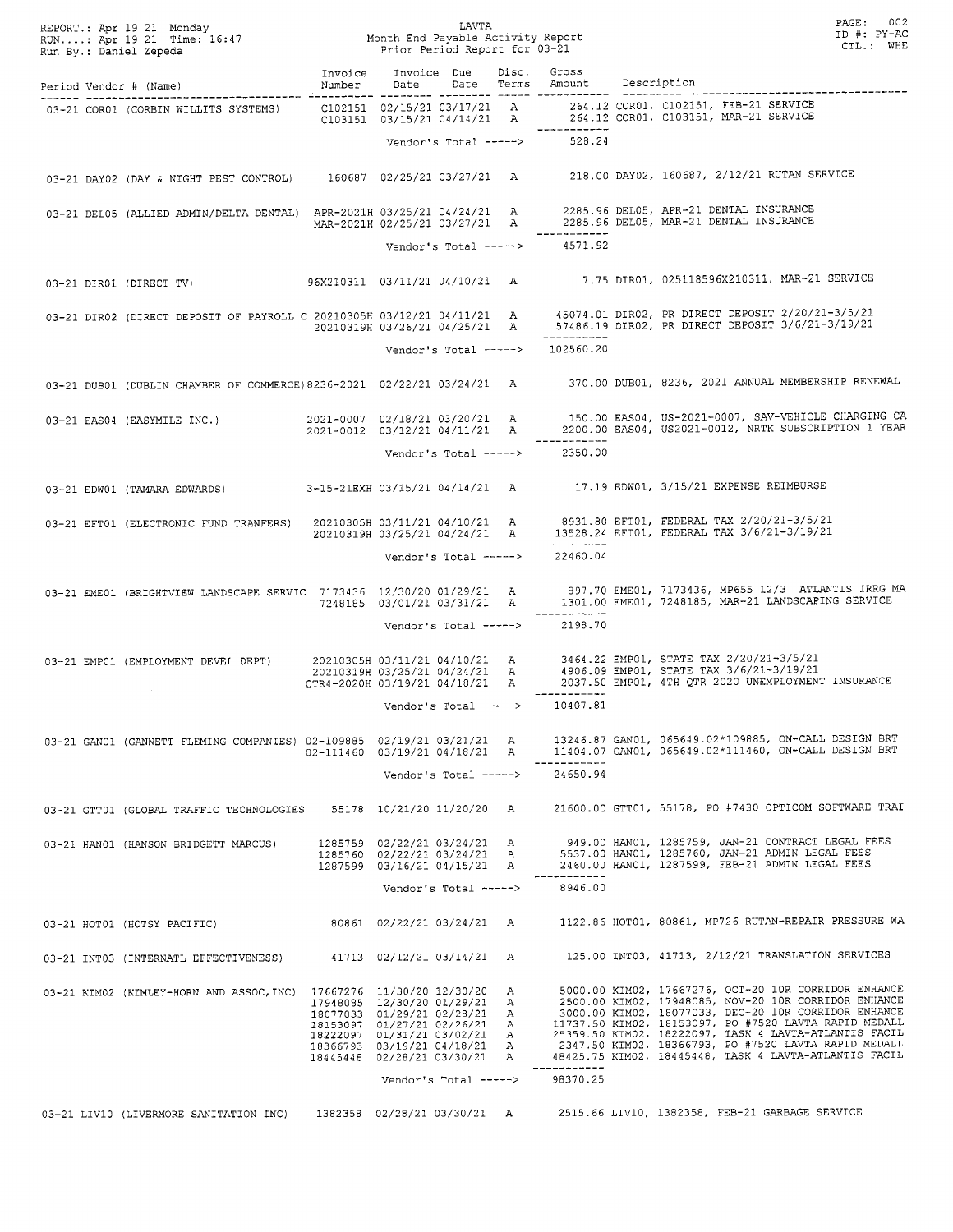|                     |                                         |                                                                                                                                      |                                                   |  |                                               | REPORT.: Apr 19 21 Monday<br>RUN: Apr 19 21 Time: 16:47 Month End Payable Activity Report<br>Run By.: Daniel Zepeda Prior Period Report for 03-21<br>PAGE: 003<br>ID #: PY-AC<br>CTL.: WHE                                                                                                                                                      |
|---------------------|-----------------------------------------|--------------------------------------------------------------------------------------------------------------------------------------|---------------------------------------------------|--|-----------------------------------------------|-------------------------------------------------------------------------------------------------------------------------------------------------------------------------------------------------------------------------------------------------------------------------------------------------------------------------------------------------|
|                     |                                         |                                                                                                                                      |                                                   |  |                                               | Invoice Invoice Due Disc. Gross<br>Number Date Date Terms Amount Description                                                                                                                                                                                                                                                                    |
|                     |                                         |                                                                                                                                      |                                                   |  |                                               | 03-21 LYF01 (LYFT, INC)<br>1003171 01/31/21 03/02/21 A 2508.57 LYF01, 1001003171, JAN-21 CODE: GO TRIVALLEY<br>1003172 01/31/21 03/02/21 A 10.00 LYF01, 1001003172, JAN-21 CODE: GO SANRAMON<br>1005415 02/28/21 03/30/21 A 2533.96 LYF                                                                                                         |
|                     |                                         |                                                                                                                                      |                                                   |  | ____________<br>Vendor's Total -----> 5062.52 |                                                                                                                                                                                                                                                                                                                                                 |
|                     |                                         |                                                                                                                                      |                                                   |  | Vendor's Total -----> 1907.87                 | 03-21 MAKO1 (MAKAI SOLUTIONS) (1777 02/08/21 03/10/21 A 891.91 MAKO1, 1777, ANNUAL SAFETY LIFT INSPECT & RE<br>1786 02/12/21 03/14/21 A 1015.96 MAKO1, 1786, MP722 REAR SEAL REPAIR BAY #1                                                                                                                                                      |
|                     |                                         |                                                                                                                                      |                                                   |  |                                               | 03-21 MERO1 (MERCHANT SERVICES) TC022821H 03/01/21 03/31/21 A 70.26 MERO1, FEB-21 TRANSIT CENTER CC STATEMENT<br>MOA022821H 03/01/21 03/31/21 A 55.33 MERO1, FEB-21 MOA CC STATEMENT                                                                                                                                                            |
|                     |                                         |                                                                                                                                      |                                                   |  | ___________<br>Vendor's Total -----> 125.59   |                                                                                                                                                                                                                                                                                                                                                 |
|                     |                                         |                                                                                                                                      |                                                   |  | ------------<br>Vendor's Total -----> 6160.74 | 03-21 MET01 (METROPOLITAN TRANSPORT-) AR025070 01/31/21 03/02/21 A 5962.53 MET01, AR025070, DEC-20 CLIPPER FEES<br>AR025090 01/31/21 03/02/21 A 198.21 MET01, AR025090, BANK FEES CLIPPER 07/20-12/                                                                                                                                             |
|                     |                                         |                                                                                                                                      |                                                   |  |                                               | 03-21 MTM01 (MEDICAL TRANSPORTATION MANA DEC-2020H 01/05/21 02/04/21 A 65420.94 MTM01, DEC-2020 MONTHLY SERVICE<br>JAN-2021H 02/10/21 03/12/21 A 71362.71 MTM01, JAN-21 MONTHLY SERVICE                                                                                                                                                         |
|                     |                                         |                                                                                                                                      |                                                   |  | Vendor's Total -----> 136783.65               |                                                                                                                                                                                                                                                                                                                                                 |
|                     |                                         |                                                                                                                                      |                                                   |  |                                               | 03-21 MUT01 (MUTUAL OF OMAHA) MAR-2021H 02/11/21 03/13/21 A 1188.34 MUT01, MAR-21 LTD & LIFE INSURANCE                                                                                                                                                                                                                                          |
|                     |                                         |                                                                                                                                      |                                                   |  |                                               | 03-21 MVT01 (MV TRANSPORTATION, INC.) 112167H 02/03/21 03/05/21 A 300000.00 MVT01, 112167, FEB-21 MV 1ST INSTALL PAYMENT<br>112604H 03/31/21 04/30/21 A 300000.00 MVT01, 112604, MAR-21 MV 2ND INSTALL PAYMENT<br>JAN-2021H 03/03/21 04/02/21 A 33091.22 MVT01, JAN-21 FIXED ROUTE MONTHLY SERVICE                                              |
|                     |                                         |                                                                                                                                      |                                                   |  | Vendor's Total -----> 1233091.22              |                                                                                                                                                                                                                                                                                                                                                 |
|                     |                                         |                                                                                                                                      |                                                   |  |                                               | 03-21 OAK01 (OAKS BUSINESS PK OWNERS) 2NDQTR-21H 03/01/21 03/31/21 A 3571.00 OAK01, 2ND QTR BUSINESS PARK DUES 2021-FY21                                                                                                                                                                                                                        |
|                     |                                         |                                                                                                                                      |                                                   |  |                                               | $\texttt{03-21 OFFO1 (OFFICE DEPOT)} \\\texttt{422962001} \\\texttt{423488001} \\\texttt{03/12/21 O4/11/21} \\\texttt{A} \\\texttt{52.15 OFFO1, 162423488001} \\\texttt{52.19.} \\\texttt{17.75 OFFO1, 162423488001} \\\texttt{52.19.} \\\texttt{17.75 OFFO1, 162423488001} \\\texttt{62.19.} \\\texttt{17.75 OFFO1, 1624234$                   |
|                     |                                         |                                                                                                                                      |                                                   |  | Vendor's Total -----> $179.90$                |                                                                                                                                                                                                                                                                                                                                                 |
| 03-21 PAC01 (AT&T ) |                                         | ATT 02/21H 02/13/21 03/15/21 A<br>ATT020721H 02/07/21 03/09/21 A<br>ATT021121H 02/11/21 03/13/21 A<br>ATT021321H 02/13/21 03/15/21 A |                                                   |  |                                               | 187.12 PAC01, ACCT #925-245-0576, 2/13/21-3/12/21<br>33.34 PAC01, ACCT #232-351-6260, CONTRACTOR FIRE 2/7<br>354.67 PAC01, ACCT #436-951-0106, ATLANTIS T1 2/11-3/<br>345.35 PAC01, ACCT #925-243-9029, ATLANTIS ALARM 2/13                                                                                                                     |
|                     |                                         |                                                                                                                                      | Vendor's Total ----->                             |  | ------------<br>920.48                        |                                                                                                                                                                                                                                                                                                                                                 |
|                     |                                         | 764021821H 02/18/21 03/20/21 A<br>900021221H 02/12/21 03/14/21 A                                                                     |                                                   |  | -----------                                   | 134/04/08/21 A 4794.03 PACO2, 5809326332-3, MOA ELECTRIC (PACIFIC GAS AND ELECTRIC) 580030921H 03/09/21 04/08/21 A 4794.03 PACO2, 5809326332-3, MOA ELECTRIC 471-3/2/41<br>606030521H 03/05/21 04/04/21 A 1353.54 PACO2, 60622563<br>78.32 PAC02, 7649646868-7, DOOLAN TWR 1/12/21-2/10<br>3262.13 PAC02, 9007202117-4, MOA GAS 1/13/21-2/11/21 |
|                     |                                         |                                                                                                                                      |                                                   |  | Vendor's Total -----> 10854.57                |                                                                                                                                                                                                                                                                                                                                                 |
|                     | 03-21 PAC11 (PACIFIC ENVIROMENTAL SERV) |                                                                                                                                      | 2044 03/03/21 04/02/21 A<br>Vendor's Total -----> |  | -----------<br>240.00                         | 120.00 PAC11, 2044, FEB-21 RUTAN MONTHLY SERVICE<br>2045 03/03/21 04/02/21 A 120.00 PACI1, 2045, FEB-21 ATLANTIS MONTHLY SERVICE                                                                                                                                                                                                                |
|                     | 03-21 PAC16 (PACIFIC COAST TRANE)       |                                                                                                                                      |                                                   |  | ------------                                  | C24424 02/23/21 03/25/21 A 1600.00 PAC16, C24424, PO #7510 RUTAN-SEMI ANNUAL IN<br>S105992 02/17/21 03/19/21 A 699.40 PAC16, S105992, MP738 SERVICE CALL-COMBUSTIO<br>S106175 02/17/21 03/19/21 A 1605.00 PAC16, S106175, MP694 REPA                                                                                                            |
|                     |                                         |                                                                                                                                      | Vendor's Total ----->                             |  | 3904.40                                       |                                                                                                                                                                                                                                                                                                                                                 |
| 03-21 PER01 (PERS)  |                                         | 20210305CH 03/11/21 04/10/21 A<br>20210305NH 03/11/21 04/10/21 A<br>20210319CH 03/25/21 04/24/21 A<br>20210319NH 03/25/21 04/24/21 A |                                                   |  | -----------                                   | 3900.38 PER01, PERS CLASSIC CONTRIBUTION 2/20-3/5/21<br>5787.70 PER01, PERS NEW CONTRIBUTION 2/20/21-3/5/21<br>3900.38 PER01, PERS CLASSIC CONTRIBUTION 3/6/21-3/19<br>5787.70 PER01, PERS NEW CONTRIBUTION 3/6/21-3/19/21                                                                                                                      |
|                     |                                         |                                                                                                                                      |                                                   |  | Vendor's Total -----> 19376.16                |                                                                                                                                                                                                                                                                                                                                                 |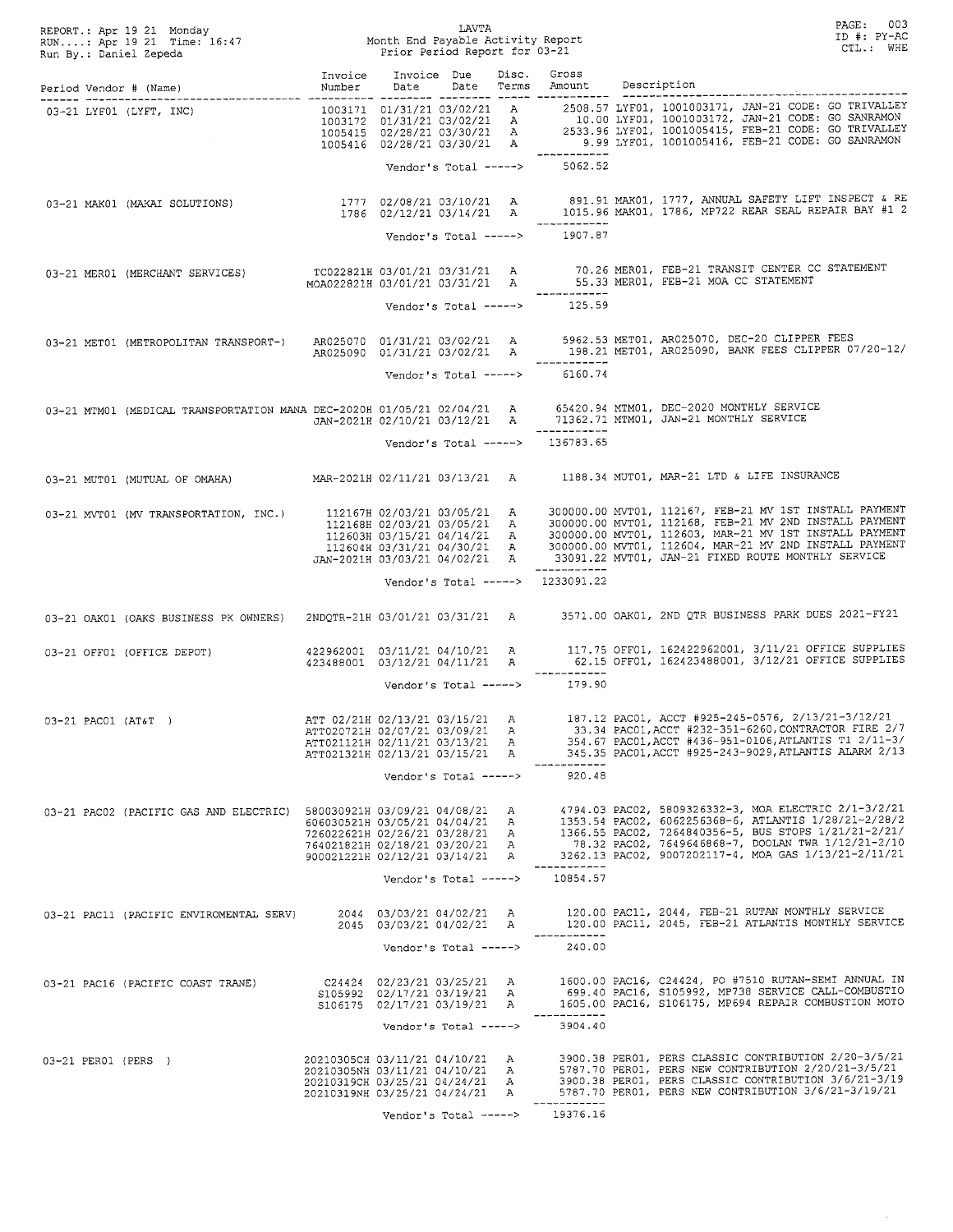|  | REPORT.: Apr 19 21 Monday LAVTA LAVTA<br>RUN: Apr 19 21 Time: 16:47 Month End Payable Activity Report<br>Run By.: Daniel Zepeda Prior Period Report for 03-21 |                               |                       | LAVTA |                                                 | PAGE: 004<br>ID #: PY-AC<br>CTL.: WHE                                                                                                                                                                                                |
|--|---------------------------------------------------------------------------------------------------------------------------------------------------------------|-------------------------------|-----------------------|-------|-------------------------------------------------|--------------------------------------------------------------------------------------------------------------------------------------------------------------------------------------------------------------------------------------|
|  | Invoice Invoice Due Disc. Gross<br>Period Vendor # (Name)                       Number   Date   Date   Terms   Amount   Description                           |                               |                       |       |                                                 |                                                                                                                                                                                                                                      |
|  | 03-21 PER03 (CAL PUB EMP RETIRE SYSTM) APR-2021H 03/15/21 04/14/21 A 36903.56 PER03, APR-21 HEALTH INSURANCE                                                  |                               |                       |       |                                                 |                                                                                                                                                                                                                                      |
|  |                                                                                                                                                               |                               |                       |       | _____________                                   | 03-21 PER04 (CALPERS RETIREMENT SYSTEM) 20210305H 03/11/21 04/10/21 A 2130.07 PER04, PERS 457 CONTRIBUTION 2/20/21-3/5/21 20210319H 03/25/21 04/24/21 A 2132.61 PER04, PERS 457 CONTRIBUTION 3/6/21-3/19/21                          |
|  |                                                                                                                                                               |                               |                       |       | Vendor's Total -----> 4262.68                   |                                                                                                                                                                                                                                      |
|  |                                                                                                                                                               |                               |                       |       |                                                 | 03-21 PLA02 (PLANETERIA MEDIA LLC) (2/01/21 03/03/21 A 150.00 PLA02, 18158, ANNUAL WEB HOSTING & SSL CERTI<br>18186 02/15/21 03/17/21 A 325.00 PLA02, 18186, WEB HOSTING FEB-21<br>18279 03/15/21 04/14/21 A 325.00 PLA02, 18279, WE |
|  |                                                                                                                                                               |                               |                       |       | ------------<br>Vendor's Total -----> 800.00    |                                                                                                                                                                                                                                      |
|  |                                                                                                                                                               |                               |                       |       |                                                 | 03-21 POW02 (PACIFIC POWER GROUP) 690707300 11/20/20 12/20/20 A 4693.99 POW02, 6907073-00, MP693 ESS OVERHAUL TOOL K                                                                                                                 |
|  | 03-21 OUE01 (QUENCH)                                                                                                                                          |                               |                       |       |                                                 | 02955192 03/01/21 03/31/21 A 533.87 QUE01, INV-02955192, QUENCH 730 & 810 (3/21-                                                                                                                                                     |
|  |                                                                                                                                                               |                               |                       |       |                                                 | 03-21 RSE01 (R & S ERECTION) 191955COM 02/23/21 03/25/21 A 2473.00 RSE01, 191955COMR, MP695 RUTAN DOOR SERVICE                                                                                                                       |
|  |                                                                                                                                                               |                               |                       |       |                                                 | 03-21 SCF01 (SC FUELS)<br>4529079 01/22/21 02/21/21 A 16541.35 SCF01, 4529079, 1/22/21 FUEL DELIVERY<br>4539513 02/04/21 03/06/21 A 16942.29 SCF01, 4539513, 2/4/21 FUEL DELIVERY                                                    |
|  |                                                                                                                                                               |                               |                       |       | Vendor's Total -----> 33483.64                  |                                                                                                                                                                                                                                      |
|  |                                                                                                                                                               |                               |                       |       |                                                 | 03-21 SEF01 (SEFAC INC) 17112099 02/09/21 03/11/21 A 1883.74 SEF01, 17112099, MP712 ANNUAL SERVICE INSPEC                                                                                                                            |
|  |                                                                                                                                                               |                               |                       |       |                                                 | 03-21 SEO01 (SEON SYSTEM SALES INC.) 153767 02/01/21 03/03/21 A 13372.20 SEO01, 153767, PO #7528 SAFE FLEET BRIDGE IN<br>154689 03/03/21 04/02/21 A 4543.00 SEO01, 154689, PO #7528 WIRELESS BRIDGE INST                             |
|  |                                                                                                                                                               |                               |                       |       | _____________<br>Vendor's Total -----> 17915.20 |                                                                                                                                                                                                                                      |
|  |                                                                                                                                                               |                               |                       |       |                                                 | 03-21 SHA02 (SHAMROCK OFFICE SOLUTIONS) 514950 02/22/21 03/24/21 A 23.37 SHA02, 514950, FRONT DESK PRINTER 1/30-2/27/                                                                                                                |
|  | 03-21 SHE05 (SHELL )                                                                                                                                          |                               |                       |       |                                                 | FEB-2021H 03/06/21 04/05/21 A 136.22 SHE05, FEB-21 CC STATEMENT                                                                                                                                                                      |
|  |                                                                                                                                                               |                               |                       |       |                                                 | 03-21 SHI02 (SHI INTERNATIONAL CORP) B13002907 02/09/21 03/11/21 A 2870.41 SHI02, B13002907, MP705 PRODUCTION SUPPORT C<br>B13162186 03/15/21 04/14/21 A 384.41 SHI02, B13162186, MP747 ADOBE CC-ALL APPS 5                          |
|  |                                                                                                                                                               |                               |                       |       | ------------<br>Vendor's Total -----> 3254.82   |                                                                                                                                                                                                                                      |
|  | 03-21 SOL01 (SOLUTIONS FOR TRANSIT) 21-0205LA 02/05/21 03/07/21 A                                                                                             | 21-0305LA 03/05/21 04/04/21 A |                       |       |                                                 | 2083.33 SOL01, 21-0205LAVTA, JAN-21 CLIPPER ANALYSIS<br>2083.33 SOL01, 21-0305LAVTA, FEB-21 CLIPPER ANALYSIS                                                                                                                         |
|  |                                                                                                                                                               |                               | Vendor's Total -----> |       | 4166.66                                         |                                                                                                                                                                                                                                      |
|  | 03-21 STA01 (STATE COMPENSATION FUND)                                                                                                                         |                               |                       |       |                                                 | MAR-2021H 02/23/21 03/25/21 A 1496.92 STA01, MAR-21 WORKER'S COMP PREMIUM                                                                                                                                                            |
|  | 03-21 STA13 (STAPLES CREDIT PLAN)                                                                                                                             | FEB-2021H 02/05/21 03/07/21 A |                       |       |                                                 | 351.68 STA13, FEB-21 CC STATEMENT<br>MAR-2021H 03/09/21 04/08/21 A 1146.19 STA13, MAR-21 CC STATEMENT                                                                                                                                |
|  |                                                                                                                                                               |                               | Vendor's Total -----> |       | 1497.87                                         |                                                                                                                                                                                                                                      |
|  | 03-21 SUD01 (JENNIFER SUDA)                                                                                                                                   |                               |                       |       |                                                 | FEB-2021 H 02/26/21 03/28/21 A 41.96 SUD01, FEB-21 EXPENSE REIMBURSE                                                                                                                                                                 |
|  | 03-21 TAX67 (CHRISTEL RAGER)                                                                                                                                  |                               |                       |       |                                                 | 0106-0228H 03/18/21 04/17/21 A 317.60 TAX67, PARATAXI REIMBURSE 1/6/21-2/28/21                                                                                                                                                       |
|  | 03-21 TEL01 (TPx COMMUNICATIONS)                                                                                                                              | 140670358 02/28/21 03/30/21 A |                       |       |                                                 | 2731.72 TEL01, 139522460-0, 2/1/21-2/28/21 SERVICE<br>2735.25 TEL01, 140670358-0, 3/1/21-3/31/21 SERVICE                                                                                                                             |
|  |                                                                                                                                                               |                               | Vendor's Total -----> |       | 5466.97                                         |                                                                                                                                                                                                                                      |
|  |                                                                                                                                                               |                               |                       |       |                                                 | 03-21 TES01 (TEST AMERICA LABORATORIES I320025373 01/17/21 02/16/21 A 215.00 TES01, 3200025373, 1/16/21 STORMWATER TESTIN<br>320026180 02/09/21 03/11/21 A 215.00 TES01, 3200026180, 1/27/21 RUTAN STORMWATER                        |
|  |                                                                                                                                                               |                               |                       |       | Vendor's Total -----> 430.00                    |                                                                                                                                                                                                                                      |
|  | 03-21 TIC01 (JYOTSNA MEHTA)                                                                                                                                   | 2-17-21DA 02/10/21 03/12/21 A |                       |       |                                                 | 67.50 TIC01, 2/17/21 DIAL-A-RIDE RETURN-18 @ \$3.75                                                                                                                                                                                  |
|  | 03-21 TRA05 (TRANSDEV NORTH AMERICA INC.655020521 02/05/21 03/07/21 A                                                                                         |                               |                       |       |                                                 | 5603.00 TRA05, 655020521, RFP 2019-5 JAN-21 ACTIVITY                                                                                                                                                                                 |